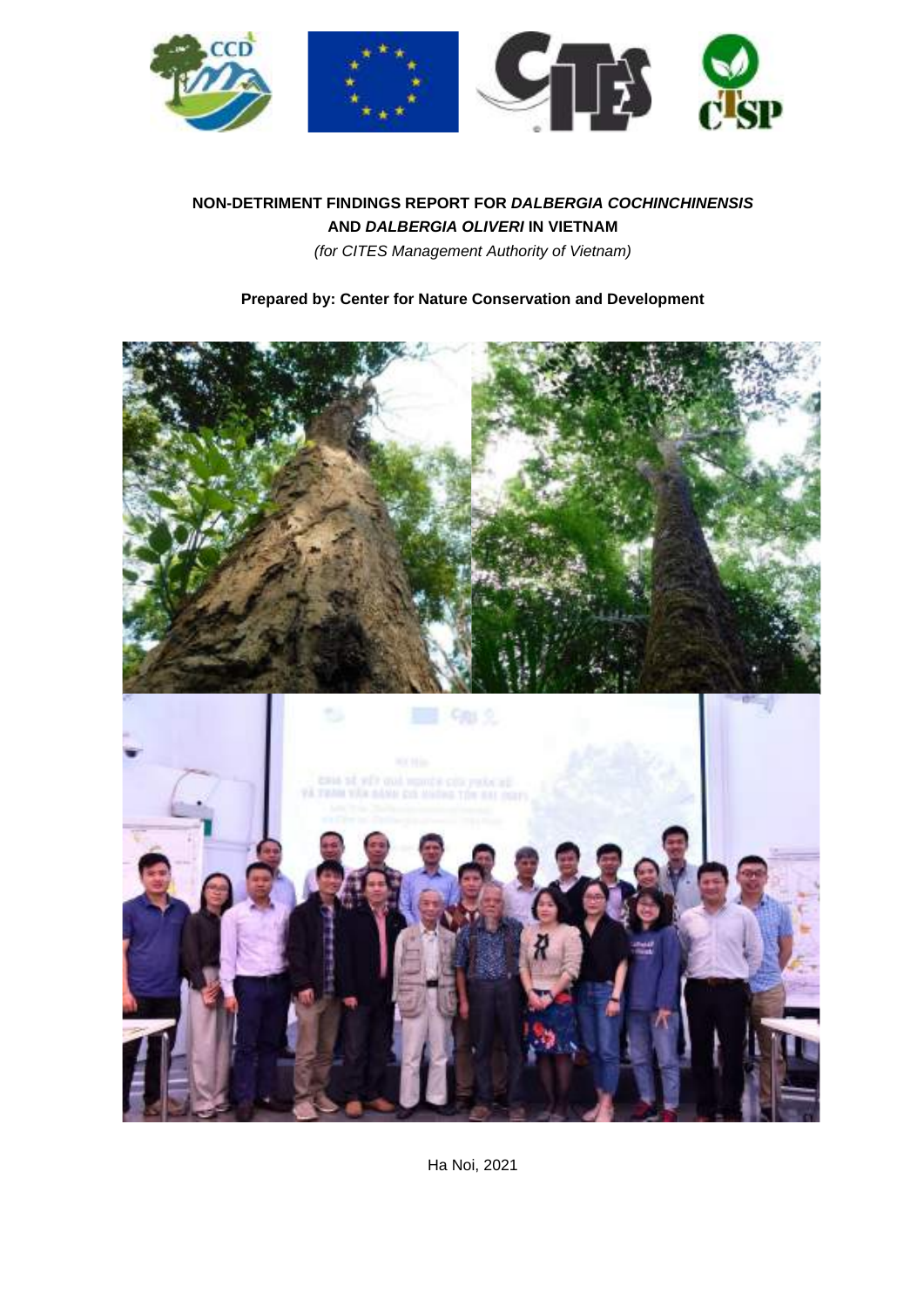| Project title:           | Strengthening<br>the<br>management<br>and<br>conservation<br>Dalbergia<br>of<br>cochinchinensis and Dalbergia oliveri in Vietnam.                                                                                                               |  |  |  |  |  |  |  |
|--------------------------|-------------------------------------------------------------------------------------------------------------------------------------------------------------------------------------------------------------------------------------------------|--|--|--|--|--|--|--|
| Programme:               | <b>CITES Tree Species Programme</b>                                                                                                                                                                                                             |  |  |  |  |  |  |  |
| Project funding:         | European Union support to CITES Secretariat                                                                                                                                                                                                     |  |  |  |  |  |  |  |
| Implementing<br>partner: | Center for Nature Conservation and Development                                                                                                                                                                                                  |  |  |  |  |  |  |  |
| Cover illustration:      | Upper left photo $- D$ . cochinchinensis in Dak Uy Protected Area (1)<br>Upper right photo - D. oliveri in Cat Tien National Park (2)<br>Lower photo - NDF workshop (3)<br>Photo credit: La Quang Trung/CCD (1) (2) & Le Thi Trang/CCD (3).     |  |  |  |  |  |  |  |
| Citation:                | Center for Nature Conservation and Development. (2021). Non-detriment<br>findings for <i>D. cochinchinensis</i> and <i>D. oliveri</i> in Vietnam. CITES Management<br>Authority of Vietnam, Ha Noi.                                             |  |  |  |  |  |  |  |
| Copyright:               | Center for Nature Conservation and Development<br>No. 5, Alley 56/119, Tu Lien Street, Tay Ho District, Ha Noi, Vietnam.<br>Tel: +84 (0) 246 682 0486<br>E-mail: info@ccd.org.vn                                                                |  |  |  |  |  |  |  |
|                          | Ministry of Agriculture and Rural Development<br><b>CITES Management Authority of Vietnam</b><br><b>B9 Building</b><br>No. 2 Ngoc Ha Street, Ba Dinh District, Ha Noi, Vietnam.<br>Tel: +84 (0) 243 733 5676<br>E-mail: cites_vn.kl@mard.gov.vn |  |  |  |  |  |  |  |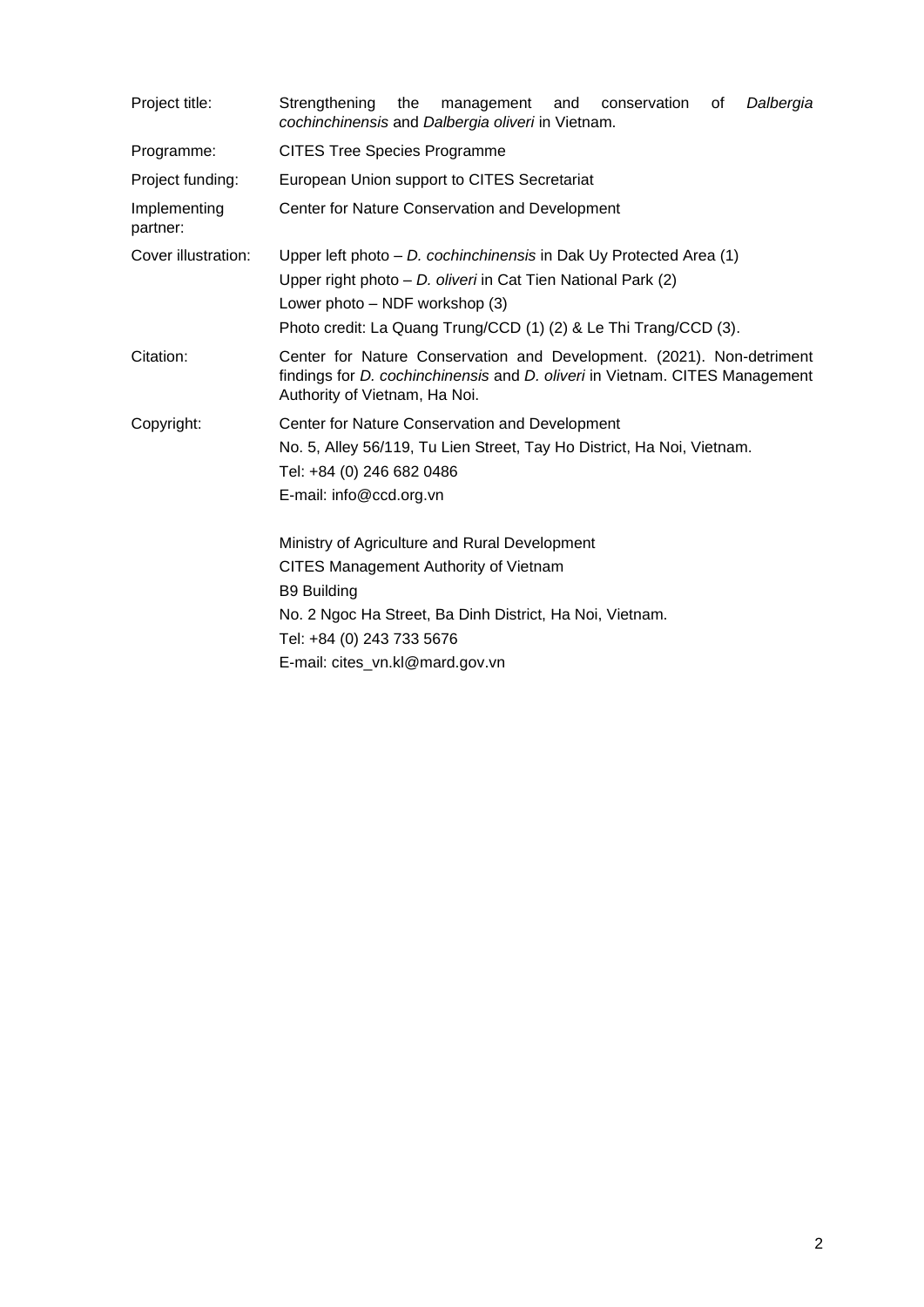| 1.1.                                                                                                |  |  |  |
|-----------------------------------------------------------------------------------------------------|--|--|--|
| 1.2.                                                                                                |  |  |  |
| Ш.                                                                                                  |  |  |  |
| 2.1                                                                                                 |  |  |  |
| 2.1.1.                                                                                              |  |  |  |
| 2.1.2.<br>III.                                                                                      |  |  |  |
| 3.1.                                                                                                |  |  |  |
| Provide a summary of general biological and life history characteristics of the species.8<br>3.1.1. |  |  |  |
| 3.1.2.                                                                                              |  |  |  |
| 3.1.3.                                                                                              |  |  |  |
| IV.                                                                                                 |  |  |  |
| 4.1                                                                                                 |  |  |  |
| 4.1.1.                                                                                              |  |  |  |
| 4.1.2.                                                                                              |  |  |  |
| 4.2                                                                                                 |  |  |  |
| 4.2.1.                                                                                              |  |  |  |
| 4.2.2.                                                                                              |  |  |  |
| 4.3.                                                                                                |  |  |  |
| 4.4.                                                                                                |  |  |  |
| V.                                                                                                  |  |  |  |
| 5.1.                                                                                                |  |  |  |
| 5.2.                                                                                                |  |  |  |
| 5.2.1.                                                                                              |  |  |  |
| 5.2.2.                                                                                              |  |  |  |
| 5.3.                                                                                                |  |  |  |
| 5.4.                                                                                                |  |  |  |
|                                                                                                     |  |  |  |
| 6.1.                                                                                                |  |  |  |
| 6.2.                                                                                                |  |  |  |
| 6.3.                                                                                                |  |  |  |
| VII.                                                                                                |  |  |  |
| 7.1.                                                                                                |  |  |  |
| 7.2.                                                                                                |  |  |  |
| VIII.                                                                                               |  |  |  |
| 8.1.                                                                                                |  |  |  |
| 8.2.                                                                                                |  |  |  |
| 8.3.                                                                                                |  |  |  |
| IX.                                                                                                 |  |  |  |
| 9.1.                                                                                                |  |  |  |
| 9.1.1.                                                                                              |  |  |  |
| 9.1.2.                                                                                              |  |  |  |
| 9.2.                                                                                                |  |  |  |
| 9.3.                                                                                                |  |  |  |
| 9.4.                                                                                                |  |  |  |
| Х.                                                                                                  |  |  |  |
|                                                                                                     |  |  |  |
| 10.1.1.                                                                                             |  |  |  |
| 10.1.2.                                                                                             |  |  |  |
|                                                                                                     |  |  |  |
| XI.                                                                                                 |  |  |  |
| 11.1.                                                                                               |  |  |  |
|                                                                                                     |  |  |  |
| 12.1.                                                                                               |  |  |  |
|                                                                                                     |  |  |  |
|                                                                                                     |  |  |  |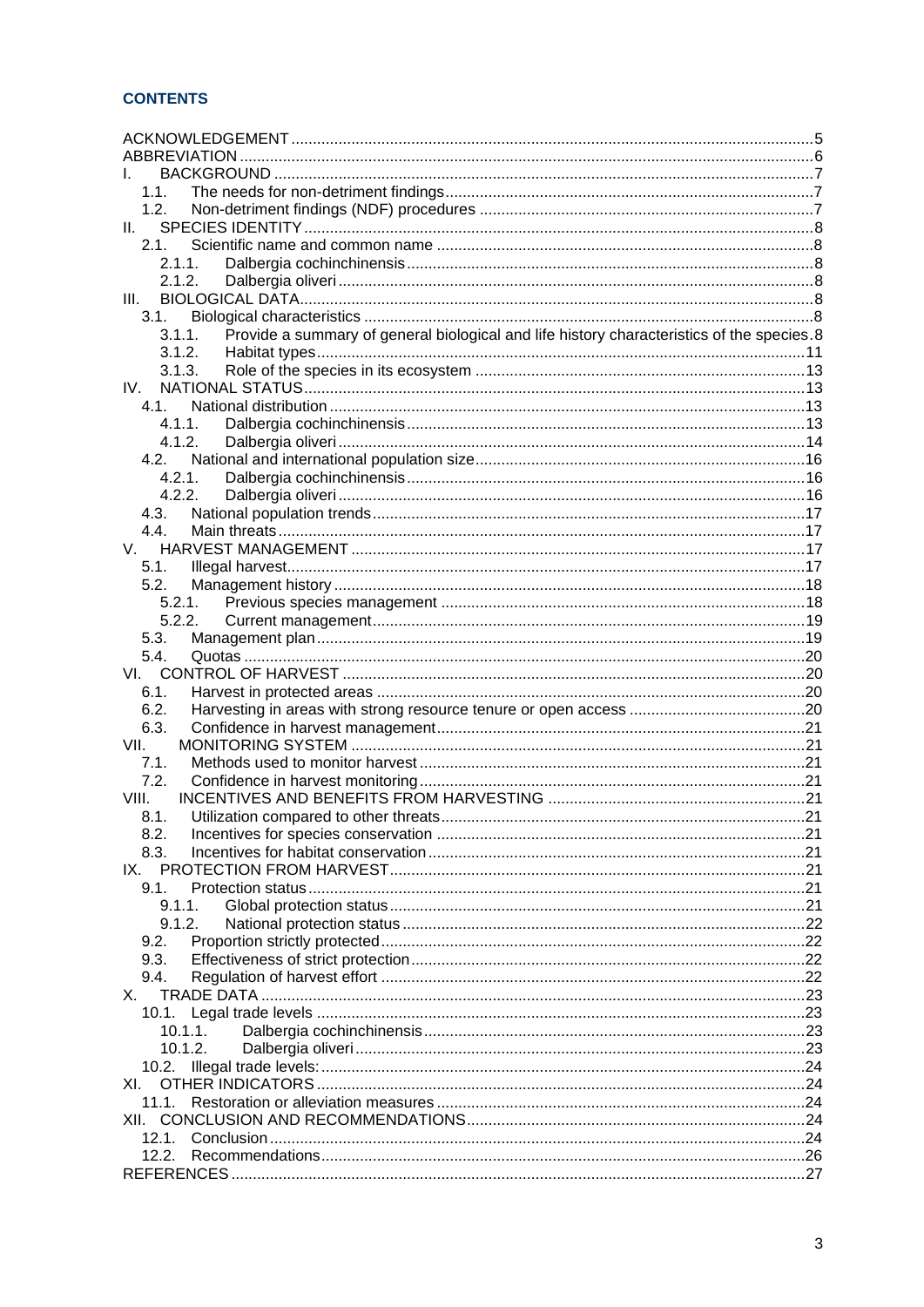## **List of Figures**

# **List of Tables**

| Table 1. | List of <i>D. cochinchinensis</i> and <i>D. oliveri</i> violation cases in four key protected areas. |    |
|----------|------------------------------------------------------------------------------------------------------|----|
| Table 2. | Direct exports of Dalbergia cochinchinensis from Vietnam.                                            | 23 |
| Table 3. | Direct exports of Dalbergia oliveri from Vietnam.                                                    | 24 |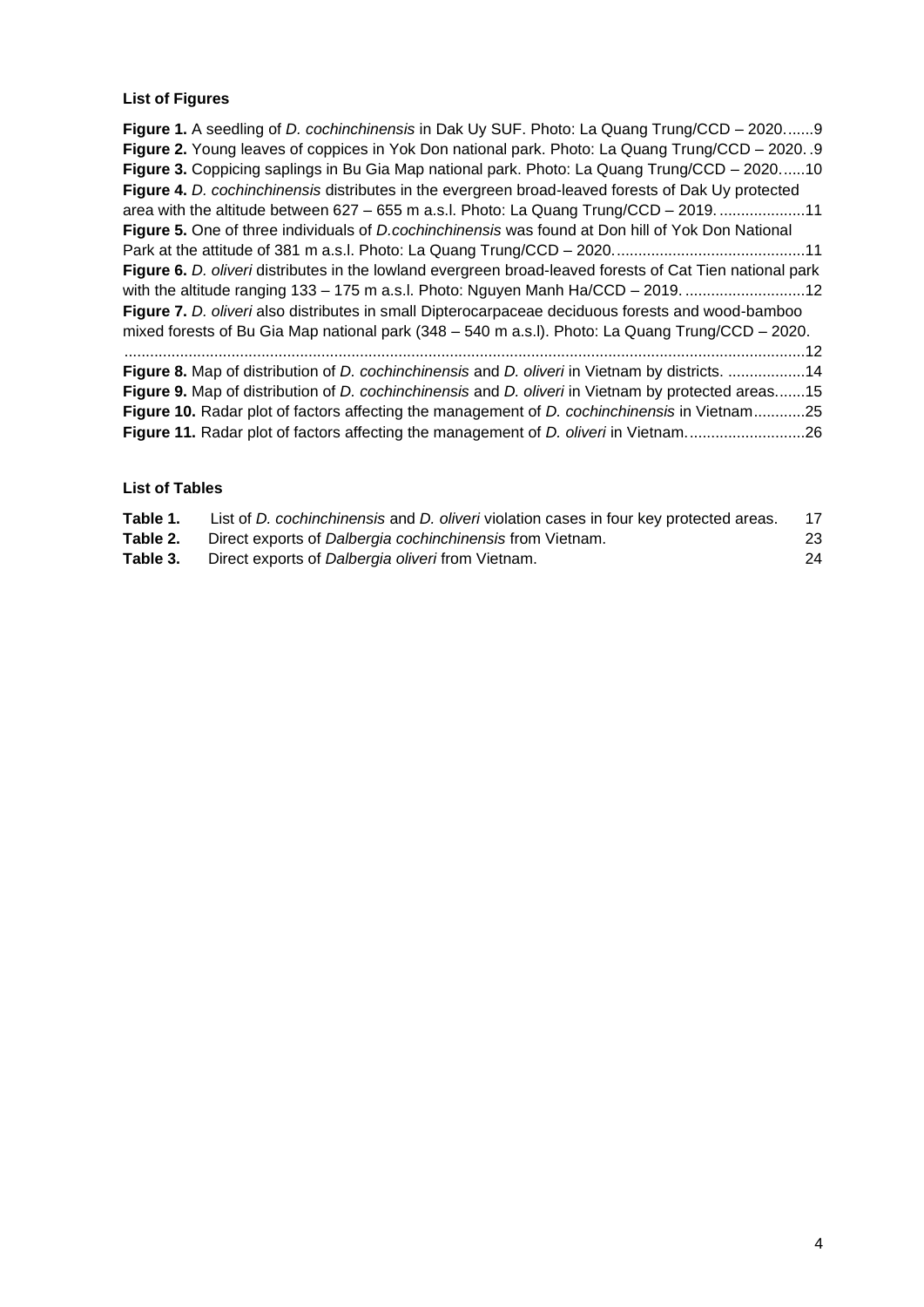#### <span id="page-4-0"></span>**ACKNOWLEDGEMENT**

The "Non-detriment findings of D. cochinchinensis and D. oliveri in Vietnam" report was made for the CITES Management Authority of Vietnam through the project "Strengthening the management and conservation of Dalbergia cochinchinensis and Dalbergia oliveri in Vietnam", funded by the European Union for the CITES Tree Species Programme.

We would like to thank the following individuals and organizations for their time to contribute to the development of the report and participate in our technical meetings. They are Mr. Truong Tat Do – VNFOREST, Mr. Ngo Le Tru – VNFOREST, Mr. Tran Cao Nguyen – SRI (VAFS), Mr. Nguyen Tu Kim RIFI (VAFS), Mr. Nguyen Quoc Dung (FIPI), Mr. Do Van Truong – VNMN (VAST), Mrs. Nguyen Thi Kim Thanh – HUS, Mr. Bui Van Thanh – IEBR (VAST), Mr. Vu Anh Tai – IG (VAST), Mr. Nguyen Tien Hiep – Plant Conservation Specialist, Mr. Do Van Ban – Timber Management Specialist, Mr. Tran Dinh Nghia – Botanical Expert, and our project team members.

We are grateful to Mrs. Ha Thi Tuyet Nga – Director, Mr. Vuong Tien Manh – Deputy Director and Mr. Nguyen Tuan Anh – Expert of CITES Management Authority of Vietnam, Ministry of Agriculture and Rural Development for their support and assistance in this project.

We would like to express our gratitude to Mr. Hooi Chiew Thang – Regional Coordinator for Asia and Ms. Milena Sosa Schmidt – CITES Tree Species Programme Coordinator and Regional Coordinator for Central and South America and the Caribbean for their generous supports during the implementation of the project.

On behalf of the project team.

Nguyen Manh Ha

Project Team Leader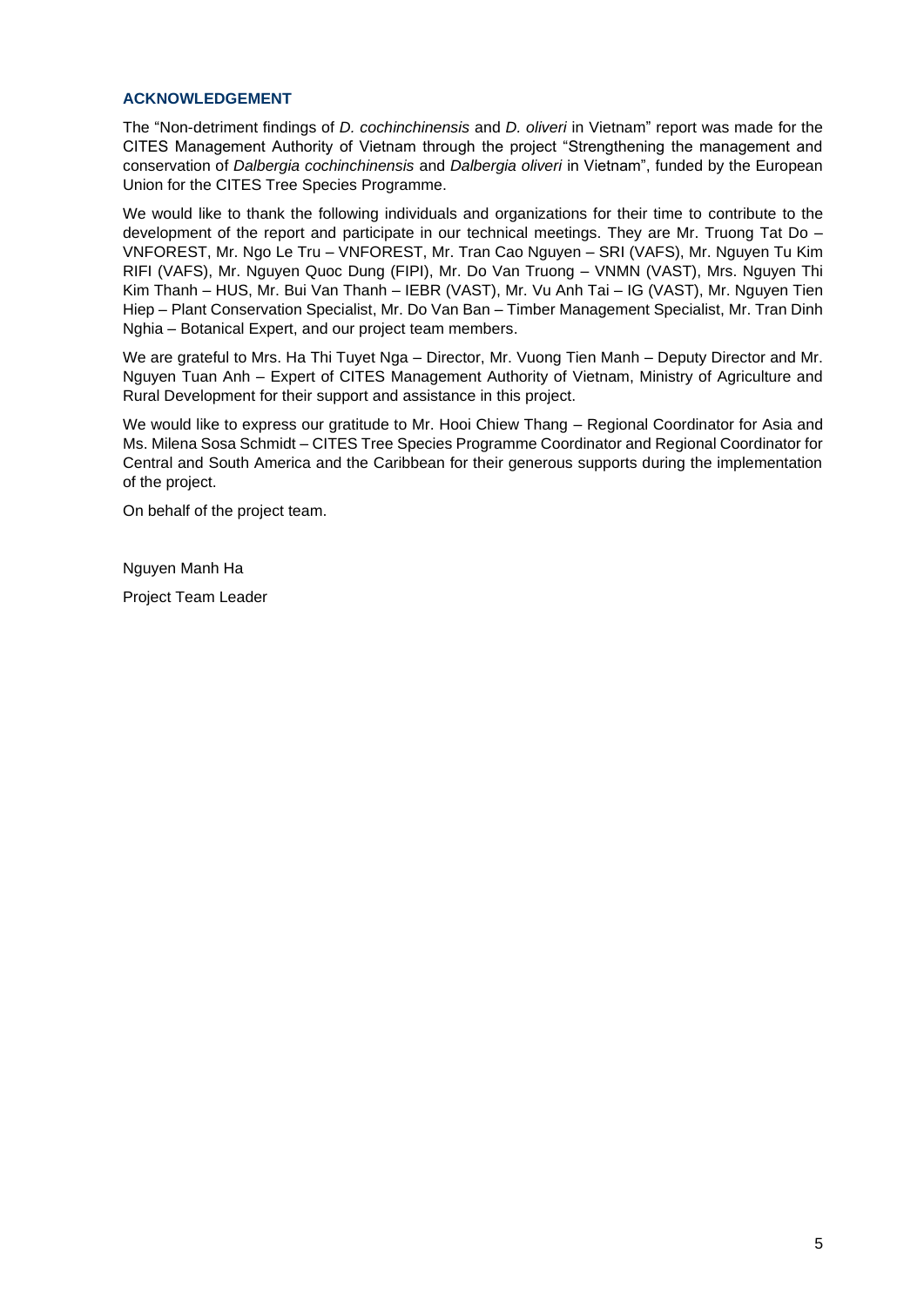## <span id="page-5-0"></span>**ABBREVIATION**

| a.s.l           | Above sea level                                                                                                                                                                                                                                                                                                                                                                                                                                                                                                |
|-----------------|----------------------------------------------------------------------------------------------------------------------------------------------------------------------------------------------------------------------------------------------------------------------------------------------------------------------------------------------------------------------------------------------------------------------------------------------------------------------------------------------------------------|
| <b>CCD</b>      | Center for Nature Conservation and Development                                                                                                                                                                                                                                                                                                                                                                                                                                                                 |
| <b>CITES</b>    | Convention on International Trade in Endangered Species of Wild Fauna and<br>Flora                                                                                                                                                                                                                                                                                                                                                                                                                             |
| <b>CTSP</b>     | <b>CITES Tree Species Programme</b>                                                                                                                                                                                                                                                                                                                                                                                                                                                                            |
| <b>DBH</b>      | Diameter at Breast Height (at 1.3 m from the ground level)                                                                                                                                                                                                                                                                                                                                                                                                                                                     |
| D.              | Dalbergia                                                                                                                                                                                                                                                                                                                                                                                                                                                                                                      |
| EN              | Endangered                                                                                                                                                                                                                                                                                                                                                                                                                                                                                                     |
| <b>FIPI</b>     | Forest Inventory Planning Institute                                                                                                                                                                                                                                                                                                                                                                                                                                                                            |
| <b>FPD</b>      | <b>Forest Protection Department</b>                                                                                                                                                                                                                                                                                                                                                                                                                                                                            |
| <b>GPS</b>      | <b>Global Positioning System</b>                                                                                                                                                                                                                                                                                                                                                                                                                                                                               |
| <b>HUS</b>      | Ha Noi University of Science - Vietnam National University                                                                                                                                                                                                                                                                                                                                                                                                                                                     |
| <b>IEBR</b>     | Institute of Ecology and Biological Resources                                                                                                                                                                                                                                                                                                                                                                                                                                                                  |
| IG              | Institute of Geography                                                                                                                                                                                                                                                                                                                                                                                                                                                                                         |
| <b>IUCN</b>     | International Union for Conservation of Nature                                                                                                                                                                                                                                                                                                                                                                                                                                                                 |
| <b>MARD</b>     | Ministry of Agriculture and Rural Development                                                                                                                                                                                                                                                                                                                                                                                                                                                                  |
| <b>MOST</b>     | Ministry of Science and Technology                                                                                                                                                                                                                                                                                                                                                                                                                                                                             |
| NP              | <b>National Park</b>                                                                                                                                                                                                                                                                                                                                                                                                                                                                                           |
| ND-CP           | Decree of the government                                                                                                                                                                                                                                                                                                                                                                                                                                                                                       |
| <b>PA</b>       | Protected area                                                                                                                                                                                                                                                                                                                                                                                                                                                                                                 |
| <b>RIFI</b>     | Research Institute of Forest Industry                                                                                                                                                                                                                                                                                                                                                                                                                                                                          |
| <b>SMART</b>    | Spatial Monitoring and Reporting Tool                                                                                                                                                                                                                                                                                                                                                                                                                                                                          |
| <b>SRI</b>      | Silviculture Research Institute                                                                                                                                                                                                                                                                                                                                                                                                                                                                                |
| <b>SUF</b>      | Special Use Forests, known as Protected Ares, are mainly used to conserve<br>natural forest ecosystems, genetic resources of forest organisms, carry out<br>scientific research, preserve historical - cultural relics, beliefs and places of<br>scenic beauty associated with ecotourism; and provide forest environmental<br>services. SUFs include national parks; nature reserves; species and habitat<br>conservation areas; landscape protection areas; and scientific research or<br>experiment forests |
| <b>VAFS</b>     | Vietnamese Academy of Forest Sciences                                                                                                                                                                                                                                                                                                                                                                                                                                                                          |
| VAST            | Vietnam Academy of Science and Technology                                                                                                                                                                                                                                                                                                                                                                                                                                                                      |
| <b>VNFOREST</b> | Vietnam Administration of Forestry                                                                                                                                                                                                                                                                                                                                                                                                                                                                             |
| <b>VNMN</b>     | Vietnam National Museum of Nature                                                                                                                                                                                                                                                                                                                                                                                                                                                                              |
| <b>VUSTA</b>    | Vietnam Union of Science and Technology Associations                                                                                                                                                                                                                                                                                                                                                                                                                                                           |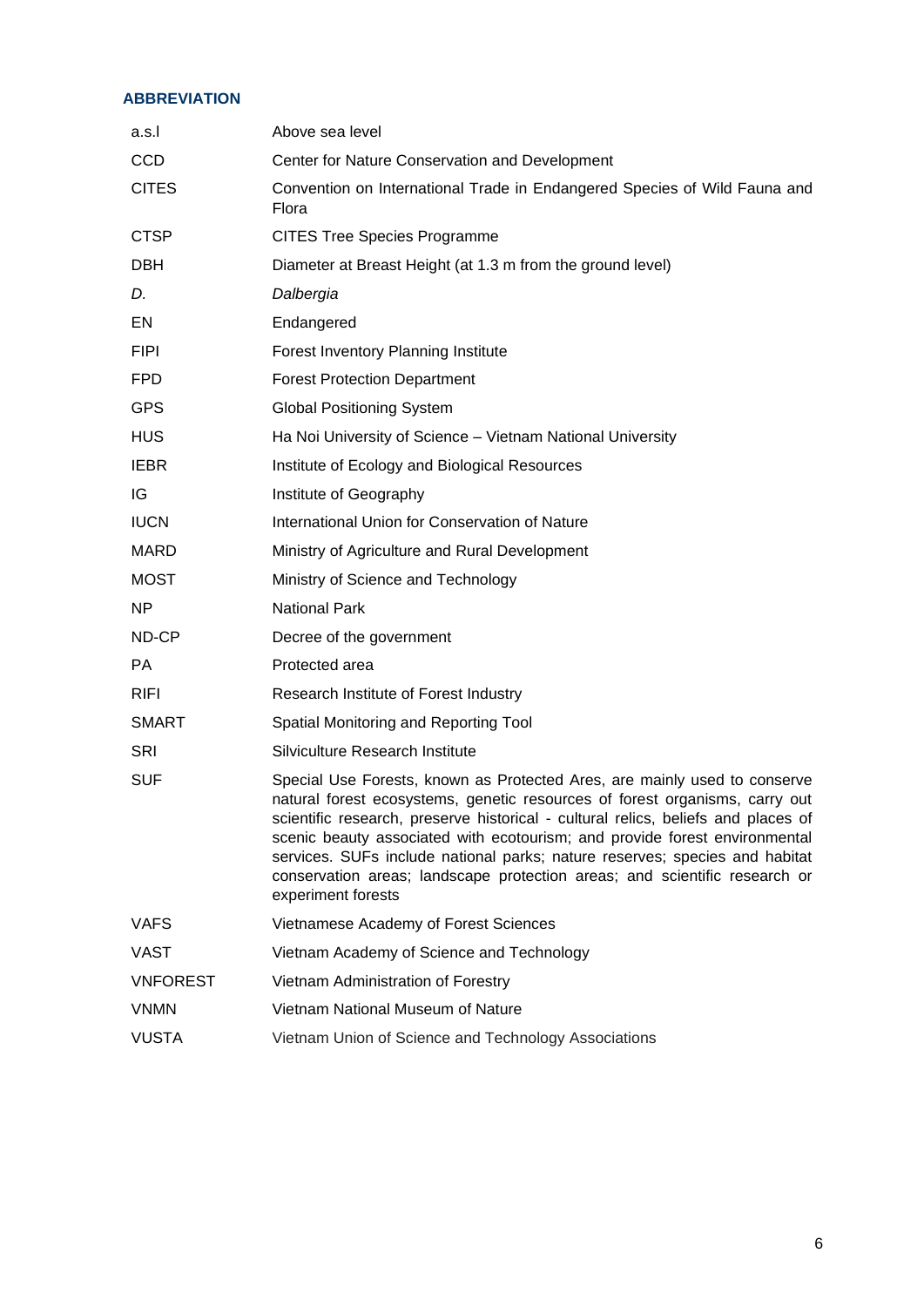## <span id="page-6-0"></span>**I. BACKGROUND**

## <span id="page-6-1"></span>**1.1. The needs for non-detriment findings**

Vietnam is one of 25 highest level of biodiversity countries in the world with about 20,000 species of plants, 3000 species of fish, more than 1000 species of birds and over 300 species of mammals (Loc et al., 2018). In 2020, the total forested area of Vietnam was 14,677,215 hectares (ha) and forest cover was about 42%, according to the Decision 1558/QD-BNN-TCLN dated on 13 April 2021. Out of total of 14,677,215 ha, more than 5.2 million ha are watershed protection forests and protected areas. This is the home to most of fauna and flora species. However, Vietnam has been also facing serious biodiversity loss due to deforestation and forest degradation as well as illegal hunting, logging and trade in wild plants and animals.

Known as rosewood species, Dalbergia spp. of the family Fabaceae have been subject for booming timber trade in recent decades, in which Siamese rosewood (Dalbergia cochinchinensis) has been the most wanted species in trade for making luxury furniture products (EIA, 2017). Dalbergia cochinchinensis and Dalbergia oliveri have been illegally exploited and commercialized in Vietnam for many years because they are very hard, beautiful, durable rosewood species. Consequently, wild populations of these species have been seriously declined. Remaining populations are fragmented while viable populations are mainly found in protected areas but also facing at high risk of exploitation.

Dalbergia cochinchinensis and Dalbergia oliveri are listed in group IIA of Decree 06/2019/ ND-CP on management of endangered, precious and rare species of forest fauna and flora and observation of Convention on International Trade in Endangered Species of Wild Fauna and Flora (CITES), and the Decree 84/2021/ND-CP which amended and supplemented some articles of Decree 06/2019/ND-CP. According to these Decrees, species in group II including forest fauna (IIB) and flora (IIA) that although currently not threatened with extinction but may become so without strict control of exploitation and use for commercial purpose. This means that these two species could be legally traded with strict control of exploitation and permit grant.

Dalbergia cochinchinensis and Dalbergia oliveri are classified in the Appendix II of CITES. According to the point 2a of Article IV of the Convention, specimen of species in the Appendix II may be exported with conditional permit provided that the exportation will not be detrimental to the survival of species.

Given trade in these two species is not prohibited so long as the utilization is sustainable, a sciencebased risk assessment or non-detriment findings of these species is needed to ensure that harvest and trade do not pose threats to populations of Dalbergia cochinchinensis and Dalbergia oliveri in the wild.

## <span id="page-6-2"></span>**1.2. Non-detriment findings (NDF) procedures**

The NDF procedures were followed by IUCN guidance to assist in making NDF for export of species in the CITES Appendix II (Rosser & Haywood, 2002). The guidance includes two steps of review corresponding with two tables (Table 1P for initial review and Table 2 for deep review) (Rosser & Haywood, 2002). After the initial review relating to harvest of Dalbergia cochinchinensis and Dalbergia oliveri, it was found that there are negative opinions. Therefore, the assessors had to carry out thorough review to see if the international trade could be detrimental to the survival of Dalbergia cochinchinensis and Dalbergia oliveri.

The second review looked at parameters on biology, distribution, population size, population trend, main threats and management, harvest management, capacity for monitoring the harvest, benefits of harvest, and strict protection. These parameters were divided into seven categories with a total of 26 indicators corresponding to 26 multiple-choice questions, including i) Biological characteristics (4 questions), ii) National status (5 questions), iii) Harvest management (5 questions), iv) Control of harvest (4 questions), v) Monitoring of harvest (2 questions), vi) Incentives and benefits from harvesting (3 questions), and vii) Protection from harvest (3 questions). Data and information were collected to fill in these indicators (see section [III](#page-7-4) to section [IX](#page-20-8) below). In each question, there are five answers arranged in order from 1 to 5, and where the assessors responded to the questions based on information and data collected above in the multiple-choice answers is the score for that indicator. Score 1 reflected for lowest risk, whilst score 5 represents for highest risk. These values were then formed up a radar plot to indicate the level of each indicator to help understand an overview of NDF for Dalbergia cochinchinensis and Dalbergia oliveri.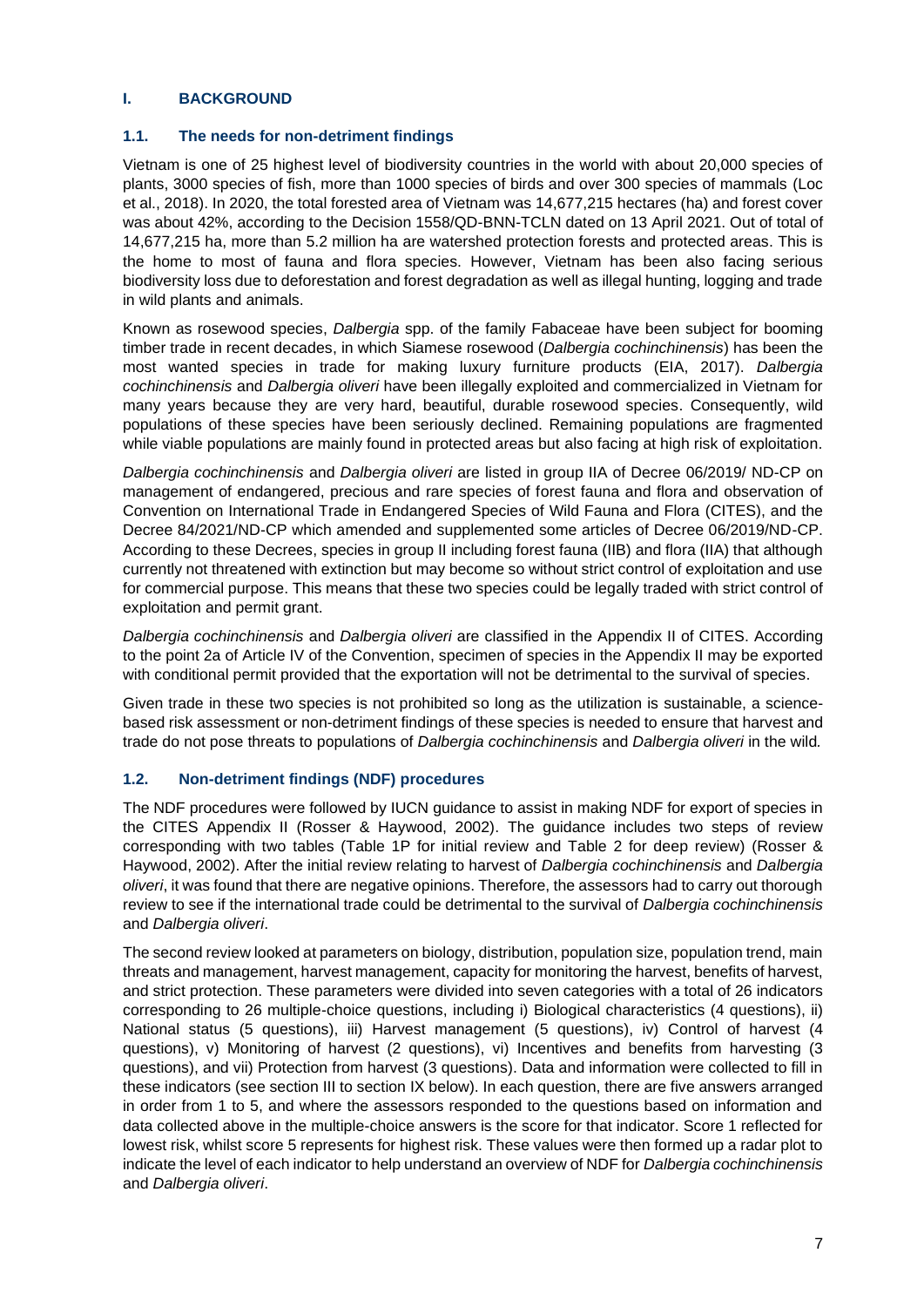#### <span id="page-7-0"></span>**II. SPECIES IDENTITY**

#### <span id="page-7-1"></span>**2.1. Scientific name and common name**

#### <span id="page-7-2"></span>**2.1.1. Dalbergia cochinchinensis**

Scientific name**:** Dalbergia cochinchinensis Pierre (family Fabaceae).

Common names: English (Siamese rosewood, Rose Wood, Thailand rosewood, Tracwood); Thai (Phayung); Khmer (Kra nhoung); Lao (Kha nhoung), China (Suan zhī mù); Vietnamese (Trac, Cam lai nam bo).

## <span id="page-7-3"></span>**2.1.2. Dalbergia oliveri**

Scientific name**:** Dalbergia oliveri Gamble ex Prain (family Fabaceae).

Common names: English (Asian rosewood, Burmese rosewood, Laos rosewood); Burmese (Tamalan, Chingchan), Khmer (Neang Nuon); Thai (Mai Ching Chan); Lao (Kampee, Mai Kor phee, Pa dong daeng); Vietnamese (Cam Lai, Cam lai bong, Cam lai mat, Trac lai).

## <span id="page-7-4"></span>**III. BIOLOGICAL DATA**

## <span id="page-7-5"></span>**3.1. Biological characteristics**

#### <span id="page-7-6"></span>**3.1.1. Provide a summary of general biological and life history characteristics of the species**

#### 3.1.1.1. Dalbergia cochinchinensis

**Morphology:** According to Nguyen et al., (2019a), Dalbergia cochinchinensis is a large tree from 60 to 80 cm in diameter and up to 30 m in height. Outer bark is brownish-yellow, longitudinally fissured or peeled off into fragments. Tree is profusely branched. Wood is dark red and then becomes black later. Young leaves appear in March. Leaves are pinnately compound from 15 – 20 cm in length, 7 – 9 leaflets growing almost opposite. Petiole is 2.5 – 5 cm long and rachis is 6.5 – 15 cm long and glabrous. Stipule is caducous. Leaflet is coriaceous, oval to ovoid, white mold on lower surface,  $3.5 - 8(-10)$  cm long, 2  $-4(-5)$  cm wide, with acute apex, obtuse or rounded at base. Lateral veins are  $7-9$  pairs and prominent on both sides. Secondary venules are clearly reticulate on the lower surface. Petiolule is  $2 - 5$  mm long.

Inflorescence is corymbose-paniculate at or nearly terminal, 7 – 15(–20) cm long. Bracts are caducous. Peduncle is 1 mm long. Flowers are white to milky white, 5.5 *–* 6 mm long**,** aromatic. Calyx tube is 5 mm, glabrous; calyx lobes are oval to obtuse; inner calyx lobes are slightly longer than lateral calyx lobes but as long as calyx tube; calyx is stiff. Stamens are 9 – 10; filaments stick together; ovary is 2 – 4 ovules, glabrous to villose at base. Fruit is oblong,  $4.5 - 7.5(-8)$  cm long,  $0.8 - 1.2$  cm wide, thin, glabrescent with compartments containing  $1 - 2$  seeds. Seeds are reniform, have a size of 4 x 6 mm, reddish brown. Flowering is from June to July. Fruiting is from September to November.

**Regeneration and growth rate**: Dalbergia cochinchinensis regeneration is depending on the geography, climate conditions and forest types. Observations from field surveys in Dak Uy SUF and Yok Don national park revealed that coppicing ability of Dalbergia cochinchinensis is strong with 56.7% and 88.98% respectively (Dinh et al., 2021). A study on natural regeneration of this species in Di Linh district, Lam Dong province showed strong coppicing ability (73.3%) compared with seed regeneration ability (26.7%) (Bui et al., 2018). Growth rate is low (Nguyen et al., 1996).

**Bioactivity:** A study in bioactivity of some species in Dalbergia genus in Vietnam showed that Dalbergia cochinchinensis inhibited two microbial strains (S. aereus and A. niger) and exhibited cytotoxic activity against lung and pericardial cancers (Pham et al., 2011). Chemical compounds of 5-0- methylatilofia, 2,4,5-trimethyxyladabergiquinol, R(+)-4 methoxydalbergiona, and obturafural were found from Dalbergia cochinchinensis (Pham et al., 2011).

**Utilization:** Timber of Dalbergia cochinchinensis is hard, durable, fine texture, and termite resistant (Nguyen et al., 2021; Nguyen et al., 2019a). Dalbergia cochinchinensis timber is classified as a special timber group in Vietnam Standards TCVN 12619-2:2019 (MOST, 2019). Timber is used for making high-class carpentry items, fine art articles, musical instruments, furniture, and ornament. There were not records on the use of Dalbergia cochinchinensis for medicine.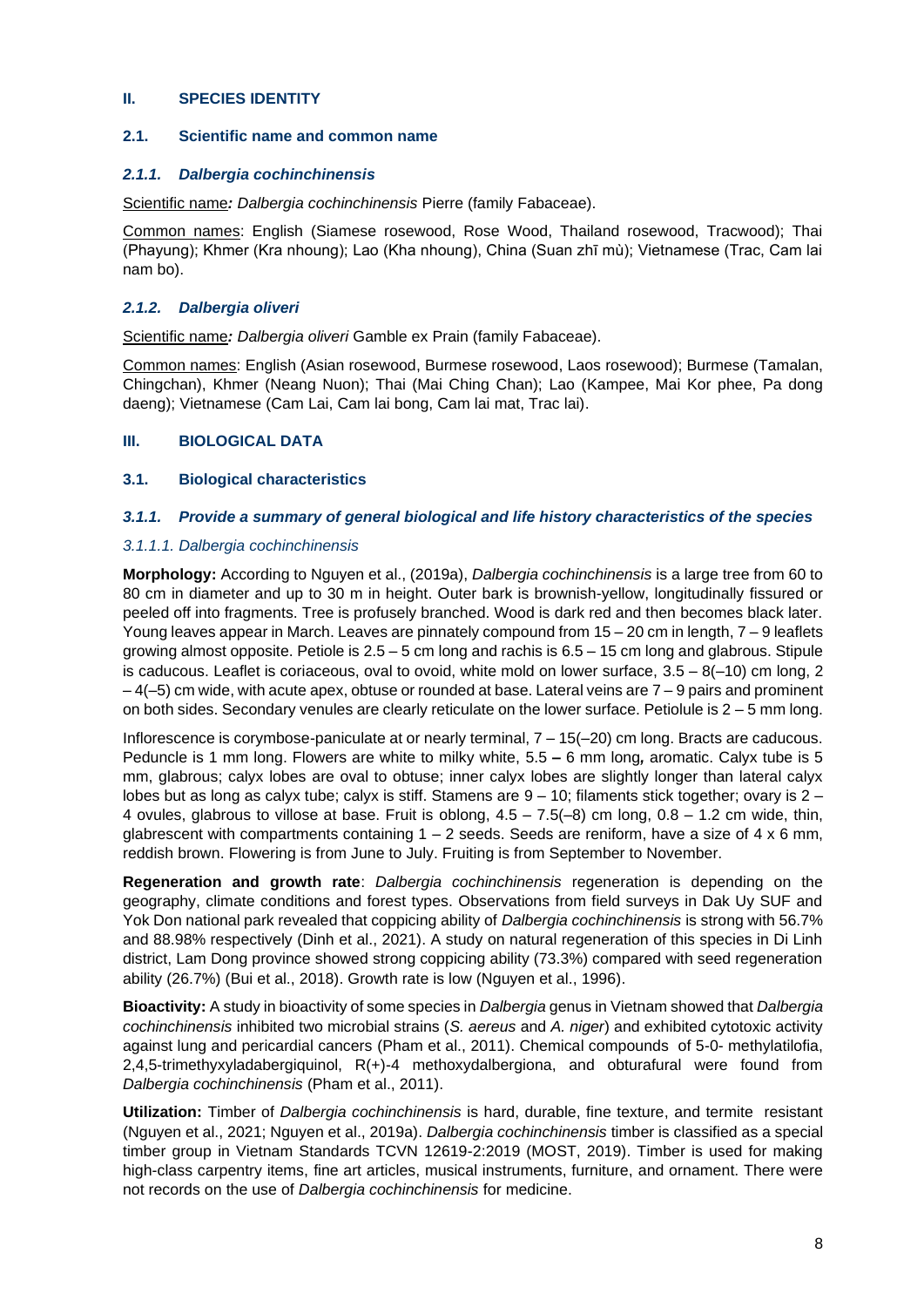

Figure 1. A seedling of *D. cochinchinensis* in Dak Uy SUF. Photo: La Quang Trung/CCD – 2020.

## <span id="page-8-0"></span>3.1.1.2. Dalbergia oliveri

**Morphology:** Dalbergia cochinchinensis is a large tree with 15 – 30m in height and 60 – 90cm in diameter. Bark is grey; branches are stout and slightly pubescent. Leaves are pinnately compound, 15 – 25 cm in length with from (9 –) 10 –15 leaflets and caducous. Petiole is 3 – 5 cm long and rachis is 10 –18cm long and glabrous. Leaves are sparsely pubescent. Leaflet is brittlely soft to slightly coriaceous, oval, oblong to lanceolate,  $4 - 8$  cm long,  $1.5 - 3$  cm wide, glabrous, apex obtuse or subacute, often acute, rounded at base; lateral veins are  $9 - 12$  pairs and venule is prominently reticulate on both sides; petiolule is 3 – 4 mm long (Nguyen et al., 2019b). Young leaves of saplings and even small timber trees vary in color, from red-brown, yellow-brown, orange, yellowish, light green to green (Dinh et al., 2021) (see **[Figure 2](#page-8-1)** and **[Figure 3](#page-9-0)**).

<span id="page-8-1"></span>

**Figure 2.** Young leaves of coppices in Yok Don national park. Photo: La Quang Trung/CCD – 2020.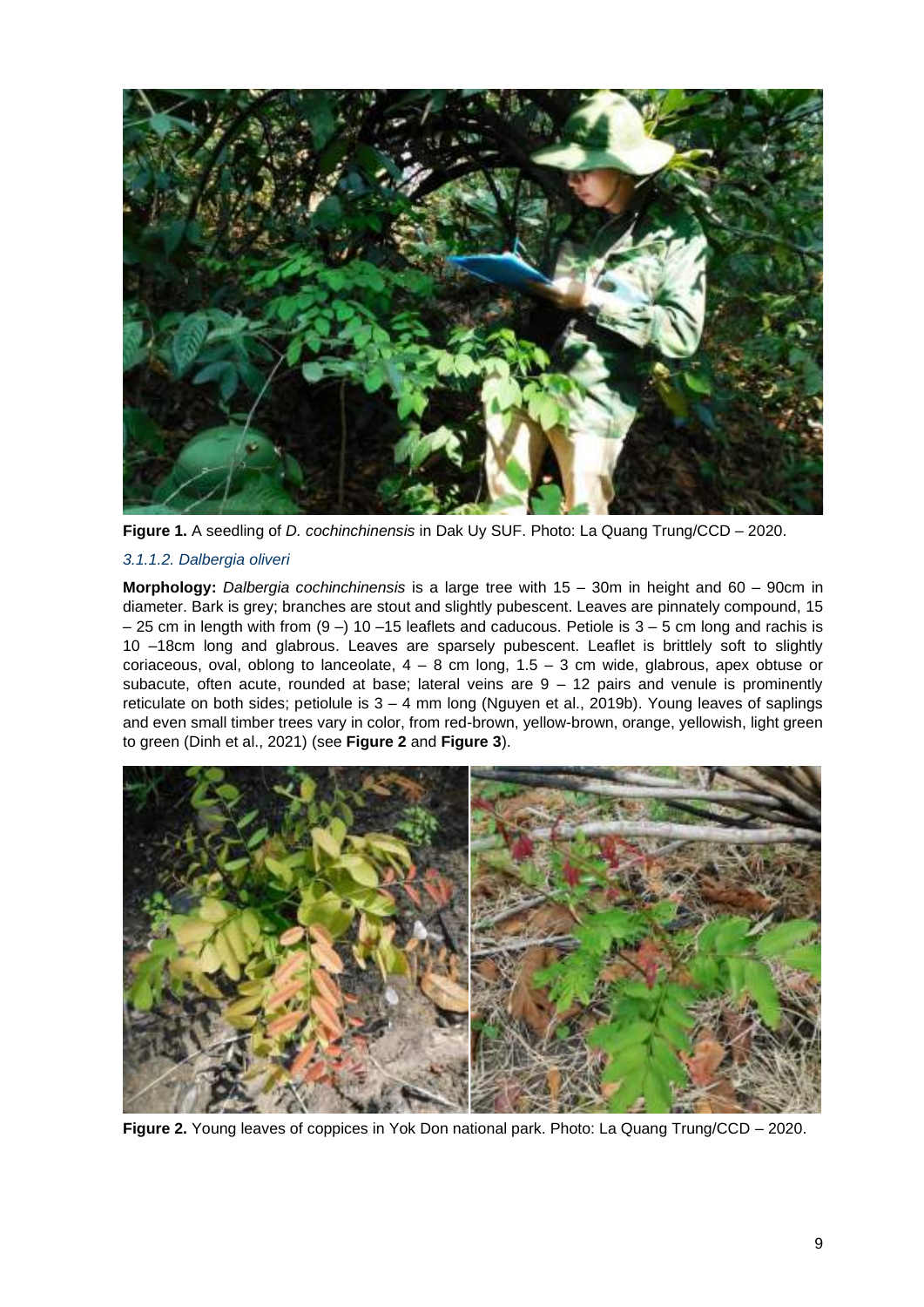

**Figure 3.** Coppicing saplings in Bu Gia Map national park. Photo: La Quang Trung/CCD – 2020.

<span id="page-9-0"></span>Inflorescence is corymbose-paniculate at or nearly terminal, 10 – 15 cm long. Bracts and bracteoles are caducous. Pedical is 1.5 mm long and pubescent. Flower is bright mauve or purple inside, 12 mm long; calyx tube is 4 – 5 mm, glabrous or pubescent at base; upper calyx lobes are obovate, outer calyx lobes are obtuse oval and nearly the same length, inner calyx lobes are oval, acute and slightly longer than other calyx lobes or nearly as long as calyx tube. Stamens are 10; filaments are diadelphous; ovary is 2 – 3 ovules and pubescent (Nguyen et al., 2019b).

Fruit is lanceolate, 9 – 14 cm long, 2.4 – 4 cm wide, glabrous, sometimes coriaceous, and bright brown. Seed is from  $1 - 2$  (rarely 3), globose or reniform with a size is  $12.5 \times 9$  mm, and red brown. Flowering from April to May. Fruit is from September to December (Nguyen et al., 2019b).

**Regeneration and growth rate:** Similar to Dalbergia cochinchinensis, natural regeneration of Dalbergia oliveri is various depending on the geography, climate conditions and forest types. Observations from field surveys in three national parks of Yok Don, Cat Tien and Bu Gia Map indicated that ability of coppicing and seed regeneration in the wild are various. Coppicing ability of Dalbergia oliveri in Yok Don national park 91.44%, in Bu Gia Map national park is 55.69%, and in Cat Tien national park is 11.66% (Dinh et al., 2021).

**Propagation:** In nursery condition, germination rate in nursery is very high, at 86.7% (Pham et al., 2013). After nine months, Dalbergia oliveri reached an average height and diameter of 19.3 cm and 0.31 cm respectively (Pham et al., 2013). The average height of seedings in the first month is 6.68 cm and in the ninth month is 19.31 cm; the average height growth is 2.14 cm per month (Pham et al., 2013)..

There is a lack of detail studies in growth rate of *Dalbergia oliveri* in the wild, however it is considered as a slow growing rosewood species like Dalbergia cochinchinensis.

**Bioactivity:** Dalbergia oliveri inhibited 3 microbial strains including E.coli, F. oxysporum, and S. cerevisiae (Pham et al., 2011).

**Utilization:** Timber of Dalbergia oliveri is hard, durable, and termite resistant (Nguyen et al., 2021; Nguyen et al., 2019b). It is also classified as a special timber group in Vietnam Standards TCVN 12619- 2:2019 (MOST, 2019). Timber is used for making high-class carpentry items, fine art articles, musical instruments, furniture, and decoration.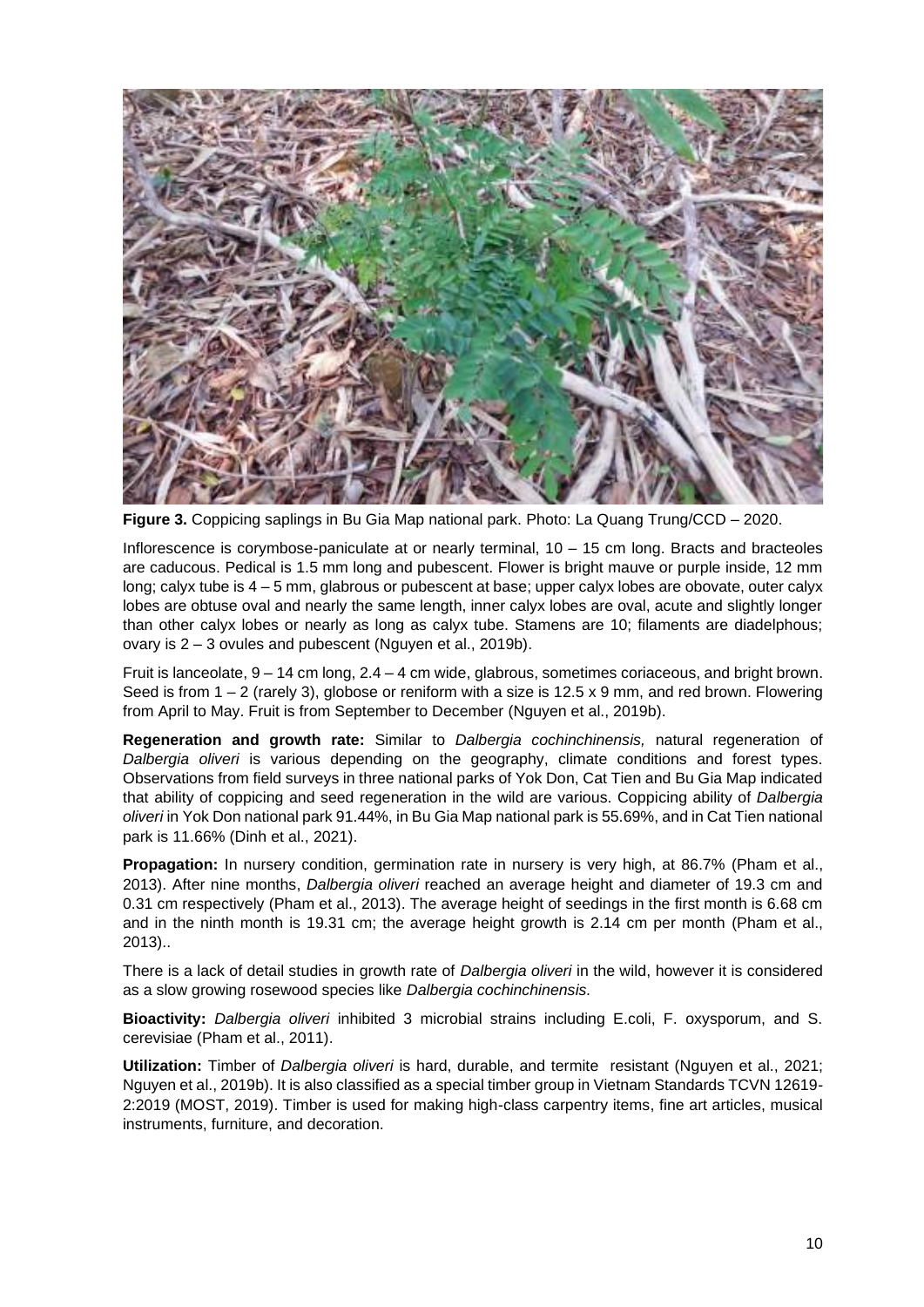## <span id="page-10-0"></span>**3.1.2. Habitat types**

## 3.1.2.1. Dalbergia cochinchinensis

Dalbergia cochinchinensis is found in the evergreen broad-leaved forests with altitude between 600 -700 m a.s.l. (see **[Figure 4](#page-10-1)**) or lowland dry evergreen broad-leaved forests mixed with Dipterocarpaceae deciduous forests on the altitude between 160 – 390 m a.s.l. (see **[Figure 5](#page-10-2)**) and preferably in the areas of sandy clay. Dalbergia cochinchinensis was also reported to distribute at the altitude up to 1000 m in Kon Ka Kink national park (La, et al., 2021). The annual average temperature is  $24 - 26^{\circ}$ C and the annual rainfall ranges between 1600 – 1800 mm.



**Figure 4.** D. cochinchinensis distributes in the evergreen broad-leaved forests of Dak Uy protected area with the altitude between 627 – 655 m a.s.l. Photo: La Quang Trung/CCD – 2019.

<span id="page-10-2"></span><span id="page-10-1"></span>

**Figure 5.** One of three individuals of D.cochinchinensis was found at Don hill of Yok Don National Park at the attitude of 381 m a.s.l. Photo: La Quang Trung/CCD – 2020.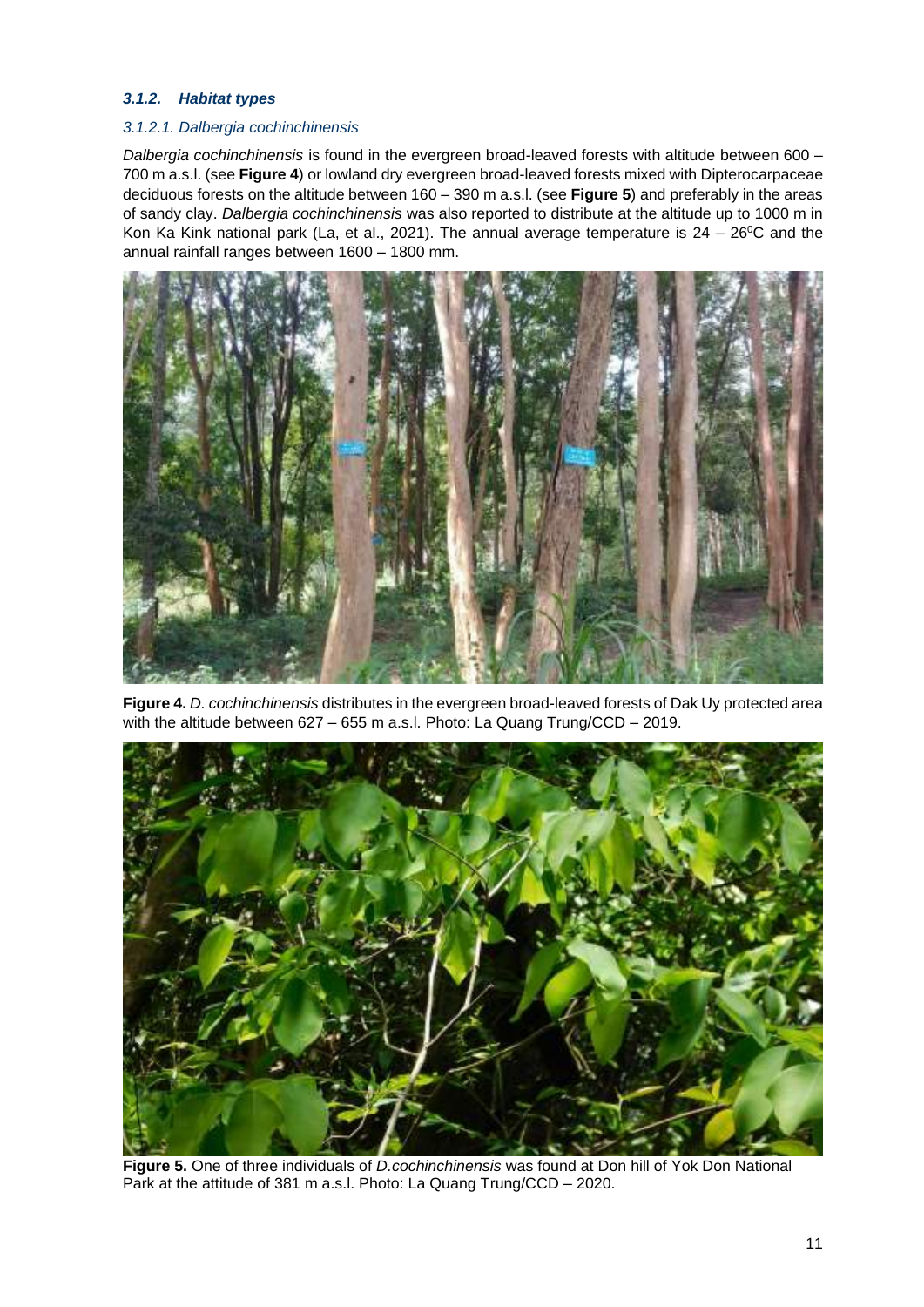## 3.1.2.2. Dalbergia oliveri

Dalbergia oliveri distributes in the lowland tropical monsoon evergreen broadleaf forests, tropical semideciduous broadleaf forests, lowland tropical monsoon Dipterocarpaceae deciduous forests and woodbamboo mixed forests with altitudes from 100 to 700 m a.s.l. (see **[Figure 6](#page-11-0)** and **[Figure 7](#page-11-1)**), and up to 1,200 m a.s.l. (Dinh et al., 2021; La et al., 2021; Nguyen et al., 2019b).



**Figure 6.** D. oliveri distributes in the lowland evergreen broad-leaved forests of Cat Tien national park with the altitude ranging 133 – 175 m a.s.l. Photo: Nguyen Manh Ha/CCD – 2019.

<span id="page-11-1"></span><span id="page-11-0"></span>

**Figure 7.** D. oliveri also distributes in small Dipterocarpaceae deciduous forests and wood-bamboo mixed forests of Bu Gia Map national park (348 – 540 m a.s.l). Photo: La Quang Trung/CCD – 2020.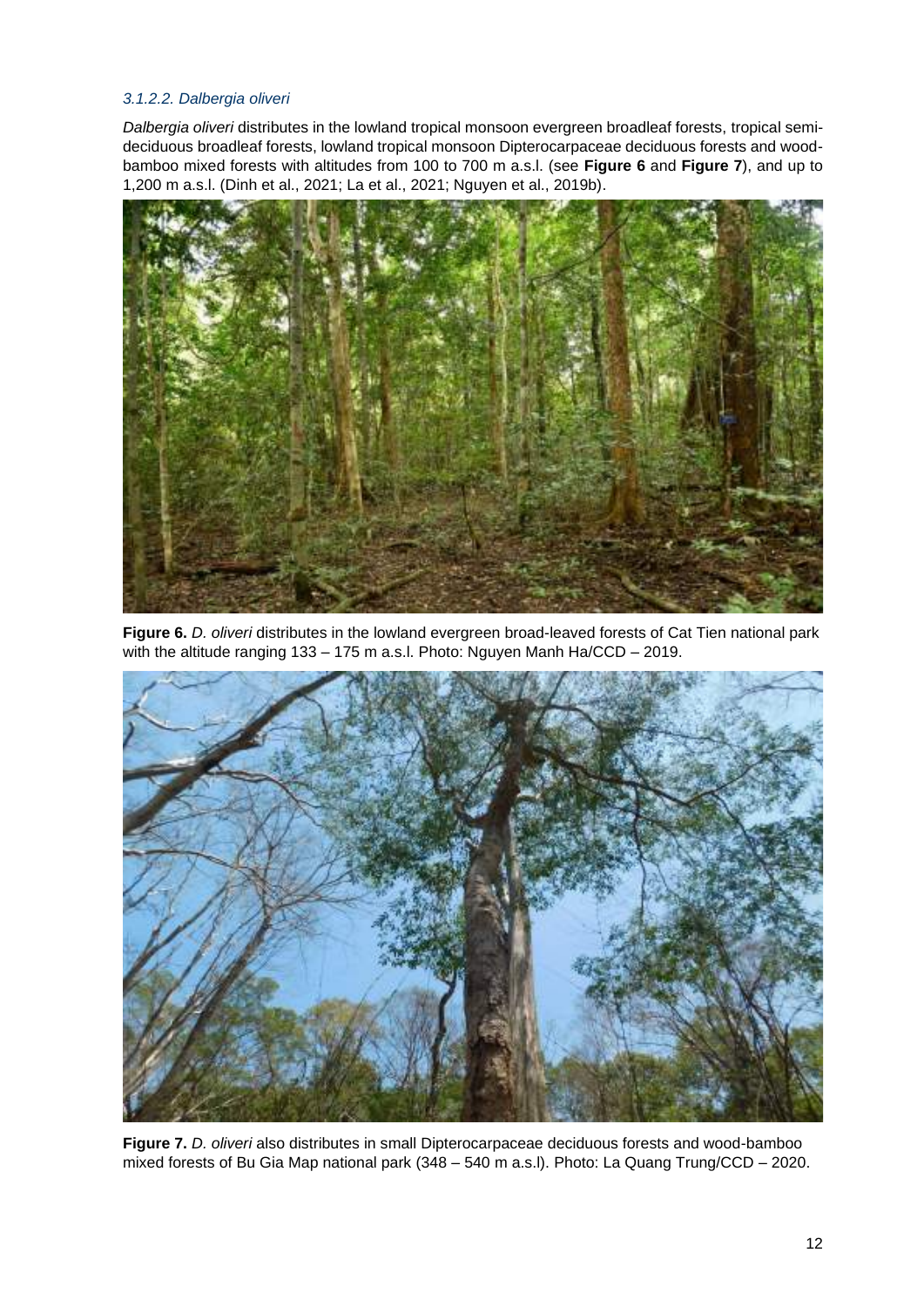Dalbergia oliveri is suitable on loamy soil, ferralsol soil established from Basalt, ferralsol soil established from shale, and ferralsol soil established from ancient alluvium. The annual average temperature is 24  $-26.5$ <sup>o</sup>C and the annual rainfall ranges between 1600 – 2175 mm.

## <span id="page-12-0"></span>**3.1.3. Role of the species in its ecosystem**

#### 3.1.3.1. Dalbergia cochinchinensis

Dalbergia cochinchinensis has at least three key roles in forest ecosystem. Firstly, like other species of the Fabaceae, Dalbergia cochinchinensis has ability of fixing atmosphere nitrogen in soil, which will then be used by other nearby plants for their growth. Therefore, Dalbergia cochinchinensis is highly potential for rehabilitation of degraded forest ecosystem where it is present. Secondly, Dalbergia cochinchinensis is one of the species contributing to the dominant canopy of the forest to increase the forest cover that protects soil from direct rain and sun, protects wild animals from natural disasters such as typhoon, whirlwind, hail, and heavy rain, and creates beautiful landscape (Dinh et al., 2021; Nguyen et al., 2019a). Thirdly, Dalbergia cochinchinensis plays as a key role in food chain because their leaves of seedlings and coppicing saplings are food of large ungulates such as banteng (Bos javanicus), gaur (Bos gaurus), southern red muntjac (Muntiacus muntjac), and samba deer (Cervus unicolor).

In addition, Dalbergia cochinchinensis trees were seen to grow in cashew gardens at Song Ba village, Chu Rcam commune, Krong Pa district, Gia Lai province to make garden fences and help farmers reduce fertilizer costs for their crops through replenishing biological nitrogen in the depleted cultivation soil (Nguyen et al., 2019a).

#### 3.1.3.2. Dalbergia oliveri

Dalbergia oliveri has the same three main roles as Dalbergia cochinchinensis has in its ecosystem. The species joins the main canopy of the evergreen broad-leaved forests, lowland tropical monsoon Dipterocarpaceae deciduous forests or lowland tropical monsoon evergreen broad-leaved forests, and wood-bamboo mixed forests to protect soil fertility for other species. Dalbergia oliveri can contribute to the degraded forest rehabilitation in deforestation areas. Dalbergia oliveri is the food source of large ungulates.

## <span id="page-12-1"></span>**IV. NATIONAL STATUS**

#### <span id="page-12-2"></span>**4.1. National distribution**

#### <span id="page-12-3"></span>**4.1.1. Dalbergia cochinchinensis**

In Vietnam, Dalbergia cochinchinensis sparsely distributes in central and southern provinces including Da Nang city, Quang Nam province (Hien and Phuoc Son districts), Kon Tum province (Dak Ha, Sa Thay, Ngoc Hoi and Kon Plong districts), Gia Lai province (Krong Pa, Chu Pah, Ia Pa, Ayun Pa, Mang Yang, Dak Doa, Ia Grai, K'Bang and Duc Cơ districts), Dak Lak province (Buon Don, Ea Sup, Ea Kar, Krong Nang and Krong Pong districts), Lam Dong province (Cat Tien, Bao Lam and Da Teh districts), Binh Thuan province (Ham Thuan Bac district), Dong Nai province (Dinh Quan, Trang Bom, Vinh Cuu, Tan Phu, and Thong Nhat districts), Tay Ninh province (Tan Bien district), and Kien Giang province (Phu Quoc district) (La et al., 2021; Nguyen et al., 2019a) (see **[Figure 8](#page-13-1)**). Dalbergia cochinchinensis may have been exterminated in some historical distribution locations such as Ben Cat and Thu Dau Mot towns of Binh Duong province and Thu Duc district of Ho Chi Minh city due to the urbanization (Nguyen et al., 2019a).

In protected area system of Vietnam, Dalbergia cochinchinensis is found in Dak Uy Special Use Forests (SUF), Chu Mom Ray national park, Kon Plong watershed protection forests, Yok Don national park, Ea So nature reserve, Krong Nang watershed protection forests, Ia Rsai watershed protection forests, Nam Song Ba watershed protection forests, Kon Ka Kinh national park, Ia Grai watershed protection forests, Kon Chu Rang nature reserve, Duc Co watershed protection forests, Chu Mo watershed protection forests, Dong Nai nature reserve, Cat Tien national park, Tan Phu watershed protection forests, Ham Thuan – Da Mi watershed protection forests, and Phu Quoc national park (La et al., 2021) (see **[Figure 9](#page-14-0)**).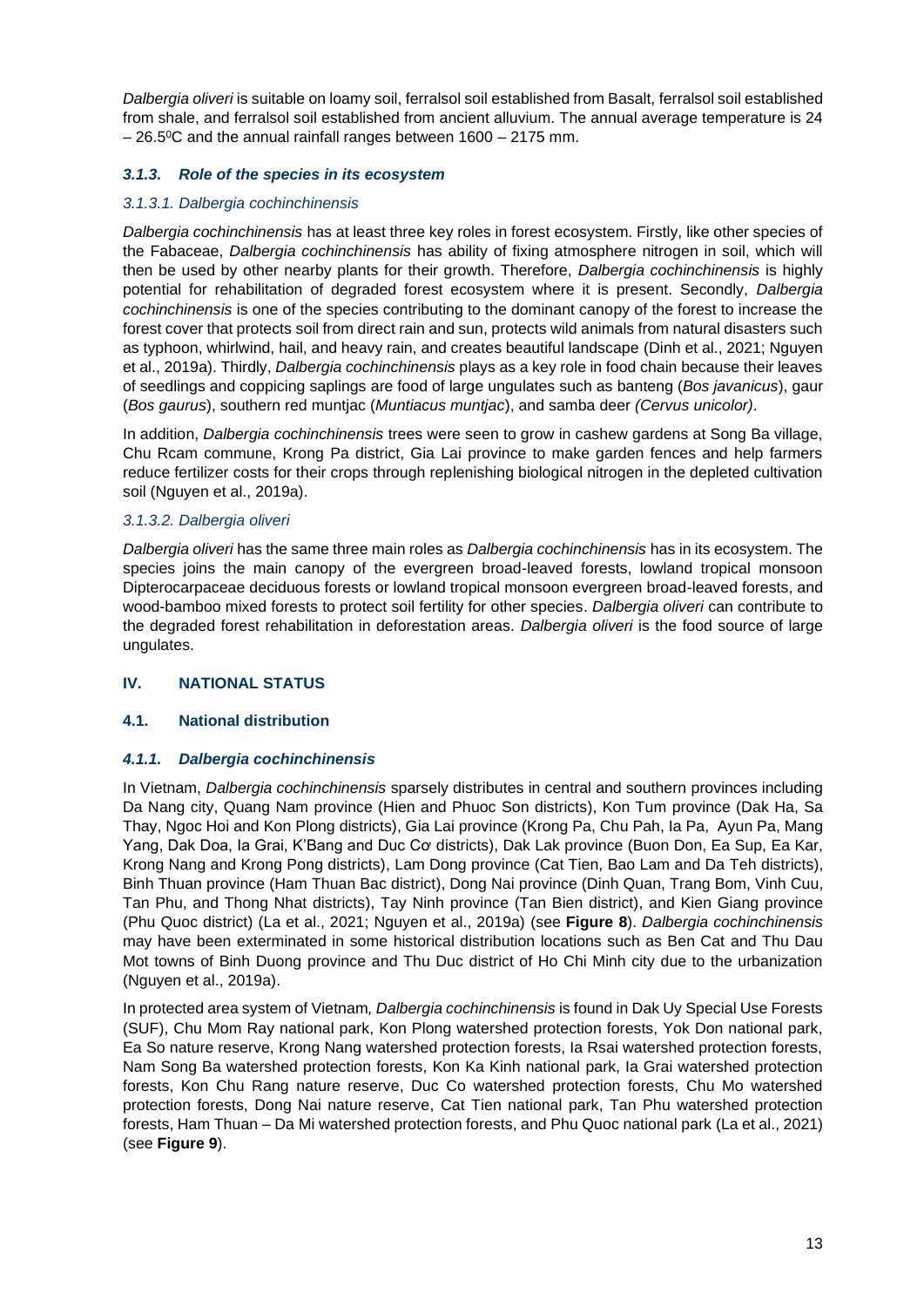## <span id="page-13-0"></span>**4.1.2. Dalbergia oliveri**

In Vietnam, Dalbergia oliveri distributes in the following provinces: Quang Tri province (Huong Hoa district), Da Nang city (Son Tra district), Kom Tum (Sa Thay, Ngoc Hoi and Dak To districts), Gia Lai province (Krong Pa, Ia Grai, Duc Co and Chu Prong districts), Dak Lak province (Ea Kar, Krong Nang, Ea Sup, Buon Don and Lak districts), Dak Nong province (Dak Mil and Cu Jut districts), Lam Dong province (Lang Biang, Lac Duong, Da Teh and Di Linh districts), Dong Nai province (Vinh Cuu, Tan Phu, Thong Nhat and Xuan Loc district), Phu Yen province, Khanh Hoa province, Ninh Thuan province (Thuan Nam and Ninh Son districts), Binh Thuan (Ham Thuan Bac district), Binh Phuoc province (Bu Dang and Bu Gia Map districts), Tay Ninh province and Ba Ria-Vung Tau provinces (Tan Thanh and Xuyen Moc districts) (La et al., 2021; Nguyen et al., 2019b) (see **[Figure 8](#page-13-1)**).



<span id="page-13-1"></span>Figure 8. Map of distribution of *D. cochinchinensis* and *D. oliveri* in Vietnam by districts.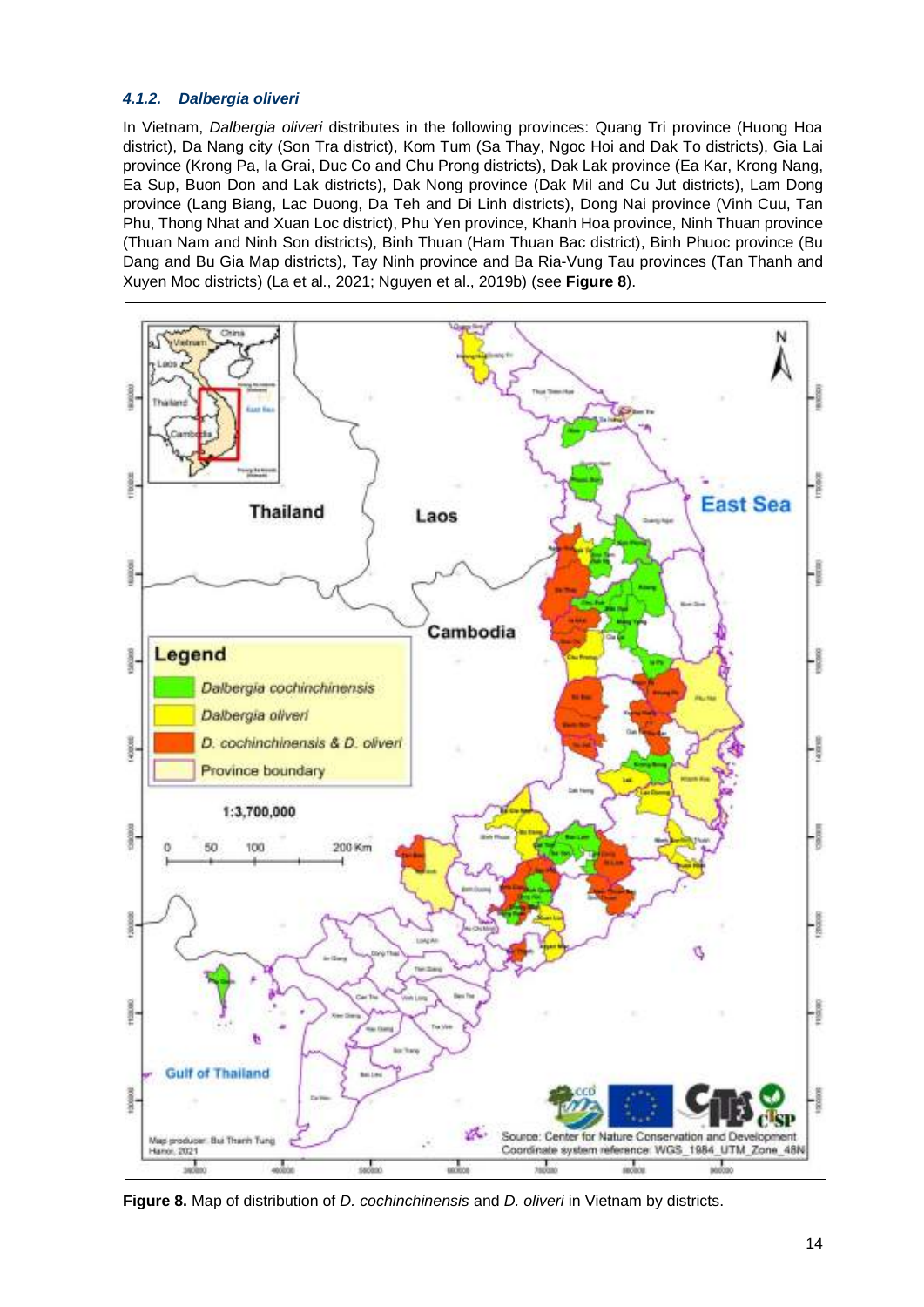In protected area system of Vietnam, Dalbergia oliveri is found at Chu Mom Ray national park, Yok Don national park, Ea So nature reserve, Krong Nang watershed protection forests, Ia Rsai watershed protection forests, Nam Song Ba watershed protection forests, Ia Grai watershed protection forests, Duc Co watershed protection forests, Dong Nai nature reserve, Cat Tien national park, Ham Thuan – Da Mi watershed protection forests, Bu Gia Map national park, Dinh mountain, Binh Chau-Phuoc Buu national park (La, et al., 2021) (see **[Figure 9](#page-14-0)**).



<span id="page-14-0"></span>Figure 9. Map of distribution of *D. cochinchinensis* and *D. oliveri* in Vietnam by protected areas.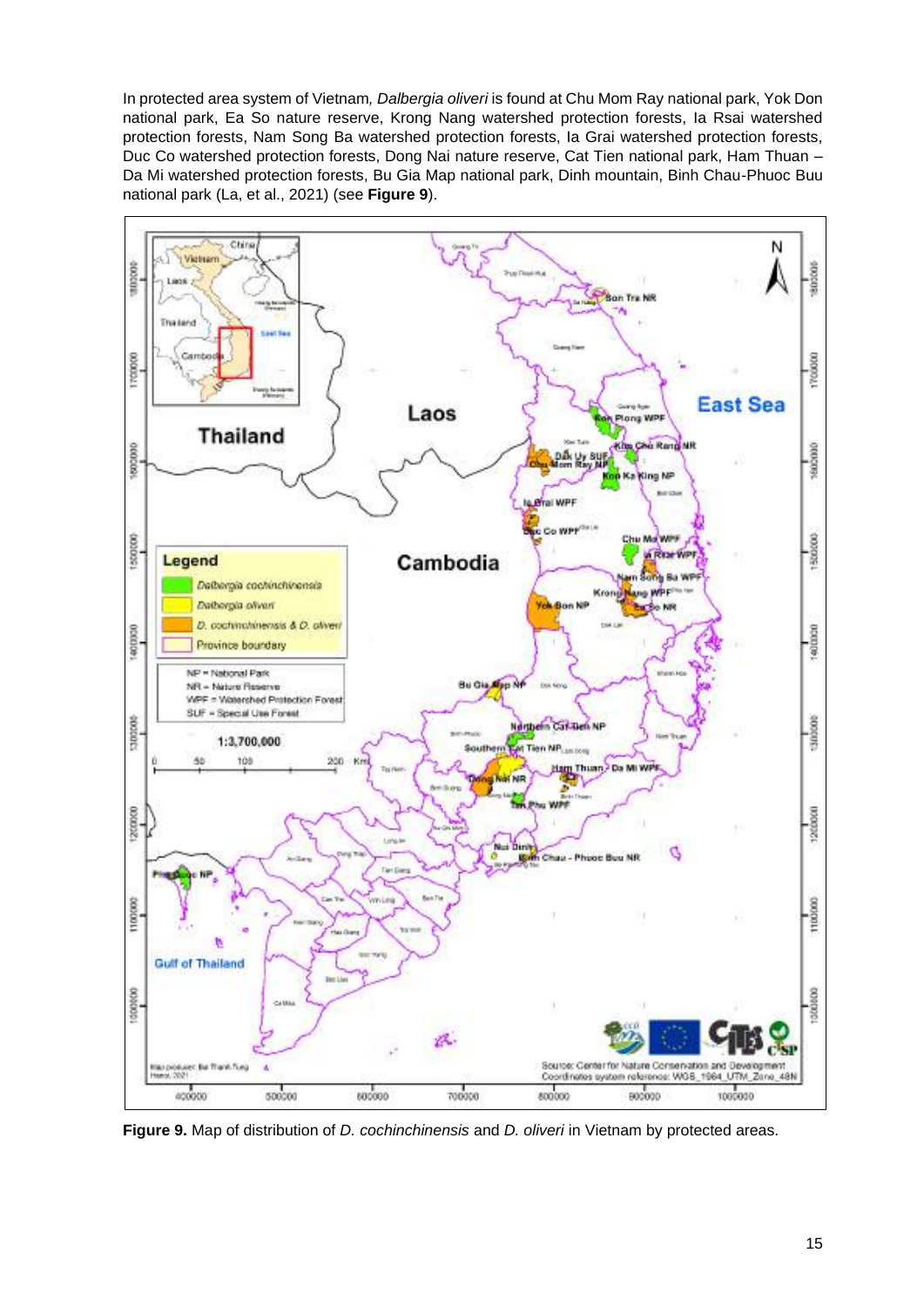## <span id="page-15-0"></span>**4.2. National and international population size**

## <span id="page-15-1"></span>**4.2.1. Dalbergia cochinchinensis**

In the world, Dalbergia cochinchinensis is mainly distributed in Cambodia, Laos, Thailand, and Vietnam (Nguyen et al., 2019a).

In Cambodia, Dalbergia cochinchinensis was recorded in Kampong Thom, Kampung Speu, Preah Vihear, Ratanakiri, Pursat, Siem Reap, Kratie, Koh Kong, Stung Treng, and Modulriki provinces but the population size was unknown (UNEP-WCMC, 2018). The latest study indicated that the population density of Dalbergia cochinchinensis with DBH above 5 cm is 2.6 trees/ha in Choam Ksant district of Preah Vihear province (Say et al., 2021a; Say et al., 2021b).

In Laos, Dalbergia cochinchinensis was reported to distribute in southern provinces of Champasak, Attapeu and Sekong and the central provinces of Bolikhamsai and Khammouane (UNEP-WCMC, 2018). The population size is unknown and seems to be faded as field surveys in 2012 did not record mature individuals (UNEP-WCMC, 2018).

In Thailand, *Dalbergia cochinchinensis* distributes in the Northeast and the stock was estimated between 80,000 – 100,000 trees (Rose, 2014).

In Vietnam, Dalbergia cochinchinensis was documented to mainly distribute in central provinces, some south-eastern provinces and very few southwestern provinces (La et al., 2021). Based on population density from field surveys and calculated areas of the surveyed protected areas, it is estimated that there are about 8,000 trees of *Dalbergia cochinchinensis* with the DBH<sub>1.3</sub> above 6 cm (called timber trees) in Dak Uy SUF, and 8,000 – 10,000 trees in Yok Don national park (Dinh et al., 2021). A population of Dalbergia cochinchinensis in Kon Ka Kinh national park with the number of trees as many as those in Dak Uy SUF was also reported, however, the number of large trees is few (Hoang Thanh Son, personal communication, August 31, 2020). Another population of Dalbergia cochinchinensis with about 1,000 trees in Tan Phu watershed protection forest, which can provide seeds (Le Viet Dung, personal communication, October 10, 2019). Many other small populations of Dalbergia cochinchinensis were also reported to sparsely distribute in different places such as Chu Mom Ray national park, Watershed Protection Forests of Nam Song Ba and Ia Rsai, and plantations, especially in the forest gardens, production forests and/or crop fields of local villagers in central provinces. Unfortunately, no detail surveys were undertaken to document quantity of timber trees (La et al., 2021; Nguyen et al., 2019a).

## <span id="page-15-2"></span>**4.2.2. Dalbergia oliveri**

In the world, the species distributes in Cambodia, Myanmar, Laos, Thailand and Vietnam (Nguyen et al., 2019b).

In Cambodia, Dalbergia oliveri was reported to sparsely distribute in upper part of the country including Kratie, Preah Vihear, Kampong Thom, Ratanakiri, Stung Treng, Pursat and Siem Reap provinces (Say et al., 2021a; Say et al., 2021b). The population size is unknown but the latest surveys in Choam Ksant district of Preah Vihear province showed that population density of Dalbergia oliveri is 0.8 plants/ha with DBH above 0.5 cm (Say et al., 2021a).

In Laos, information on distribution of Dalbergia oliveri is limited. Dalbergia oliveri was recorded in Khammouane, Bolikhamsai, Attapeu, Savannakhet, and Saravane (Salavan) provinces 1 . Population size of this species is not well known.

In Myanmar, the majority of Dalbergia oliveri populations is found in upper part of the country (Nyi, 2014). About 4,000,000 trees of Dalbergia oliveri were reported including more than two million trees in Sagaing, about 900,000 trees in Shan, 350,000 trees in Mandalay, 200,000 trees in Kachin, 100,000 trees in Chin, 80,000 trees in Magway, 50,000 trees in Bago and, more than 10,000 trees in Rakhine and Ayeyarwaddy (EIA, 2014; Nyi, 2014).

In Vietnam, Dalbergia oliveri distributes mainly in central provinces and some southeast provinces (La et al., 2021). Based on population density from field surveys and calculated areas of the surveyed protected areas, it is estimated that there are about 70,000 – 80,000 Dalbergia oliveri trees with the

<sup>1</sup> Global Biodiversity Information Facility: https://www.gbif.org/occurrence/search?taxon\_key=2968432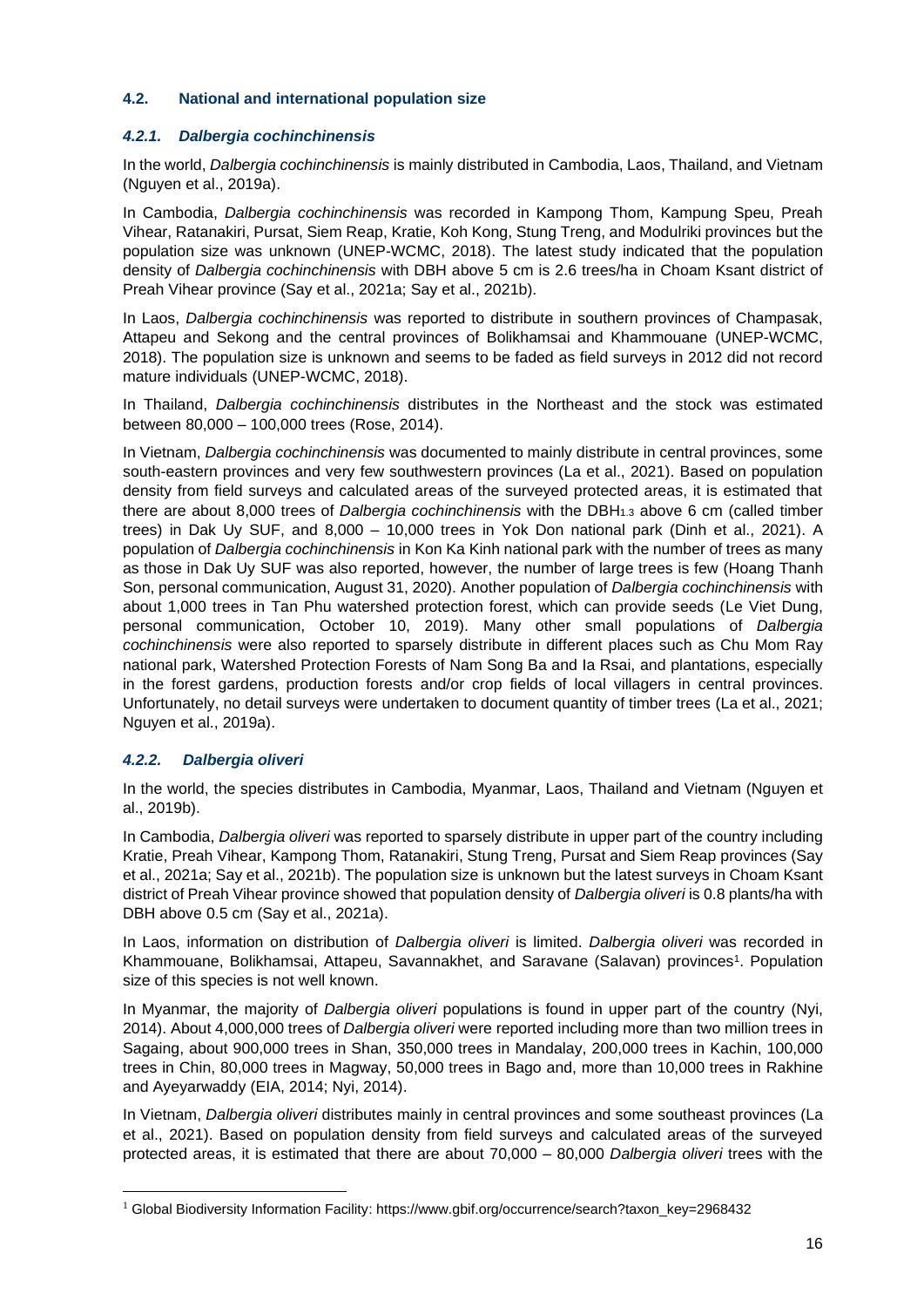DBH1.3 above 6 cm in Bu Gia Map national park, 140,000 – 160,000 trees in Cat Tien national park, 50,000 – 60,000 trees in Yok Don national park (Dinh et al., 2021).

## <span id="page-16-0"></span>**4.3. National population trends**

Given the fact that Dalbergia cochinchinensis and Dalbergia oliveri growth rate and natural reproduction by seeds are low; wild populations have significantly decreased in the past; and main threats (see section [4.4](#page-16-1) and section [5.1\)](#page-16-3) are continuous, the population trends of *Dalbergia cochinchinensis* and Dalbergia oliveri in Vietnam keep decreasing.

## <span id="page-16-1"></span>**4.4. Main threats**

Both Dalbergia cochinchinensis and Dalbergia oliveri have been facing the main threats of illegal logging and trade, and habitat loss in a long time causing the severe decline of mature individuals and fragmented populations. Currently, most of the Dalbergia cochinchinensis and Dalbergia oliveri trees that can give heartwood are found in protected areas.

## <span id="page-16-2"></span>**V. HARVEST MANAGEMENT**

## <span id="page-16-3"></span>**5.1. Illegal harvest**

Illegal loggings of Dalbergia cochinchinensis and Dalbergia oliveri are still happening in Vietnam, even in the most strictly protected forest, the Dak Uy SUF. The total area of Dak Uy SUF is only 546.24 ha, however, the management board had 27 staff and 12 – 16 additional people from surrounded district FPDs and provincial FPD involving in protection of Dalbergia cochinchinensis forest in 2019.

The followings are logging cases of Dalbergia cochinchinensis and Dalbergia oliveri from Vietnam's forests.

| <b>Taxon</b>              | <b>Violation cases</b>                                               | <b>Location</b>                           | Lost $(m^3)$ | Year |
|---------------------------|----------------------------------------------------------------------|-------------------------------------------|--------------|------|
| <b>D.</b> cochinchinensis | 26 cases of timber<br>logging and 2 case of<br>timber transportation | Dak Uy SUF, Kon Tum<br>province           | 4.4          | 2017 |
|                           | 7 cases of digging<br>roots remaining from<br>previous logging       | Dak Uy SUF, Kon Tum<br>province           | $\Omega$     | 2018 |
|                           | 1 case of timber<br>logging                                          | Yok Don NP, Dak Lak<br>province           | 0.048        | 2021 |
|                           | 1 case of root<br>transportation                                     | Krong Pa district, Kon Tum<br>province    | $\Omega$     | 2018 |
| D. oliveri                | 3 cases of timber<br>transportation                                  | Bu Gia Map NP, Binh Phuoc<br>province     | 1.181        | 2016 |
|                           | 4 cases of timber<br>logging                                         | Bu Gia Map NP, Binh Phuoc<br>province     | $\Omega$     | 2017 |
|                           | 5 cases of timber<br>logging                                         | Bu Gia Map NP, Binh Phuoc<br>province     | 0.268        | 2018 |
|                           | 3 cases of timber<br>transportation                                  | Bu Gia Map NP, Binh Phuoc<br>province     | 0.1          | 2019 |
|                           | 3 cases of timber<br>transportation                                  | Bu Gia Map NP, Binh Phuoc<br>province     | $\Omega$     | 2020 |
|                           | 1 case of timber<br>logging                                          | Da The district, Lam Dong<br>province (*) | 0.508        | 2020 |
|                           | 1 case of keeping<br>timber at home                                  | Da The district, Lam Dong<br>province (*) | 0.258        | 2021 |
|                           | 3 cases of timber<br>logging                                         | Bu Gia Map NP, Binh Phuoc<br>province     | 0.125        | 2021 |
|                           | 18 cases of logging                                                  | Cat Tien NP, Dong Nai<br>province         | 2.712        | 2017 |

<span id="page-16-4"></span>Table 1. List of *D. cochinchinensis* and *D. oliveri* violation cases in four key protected areas.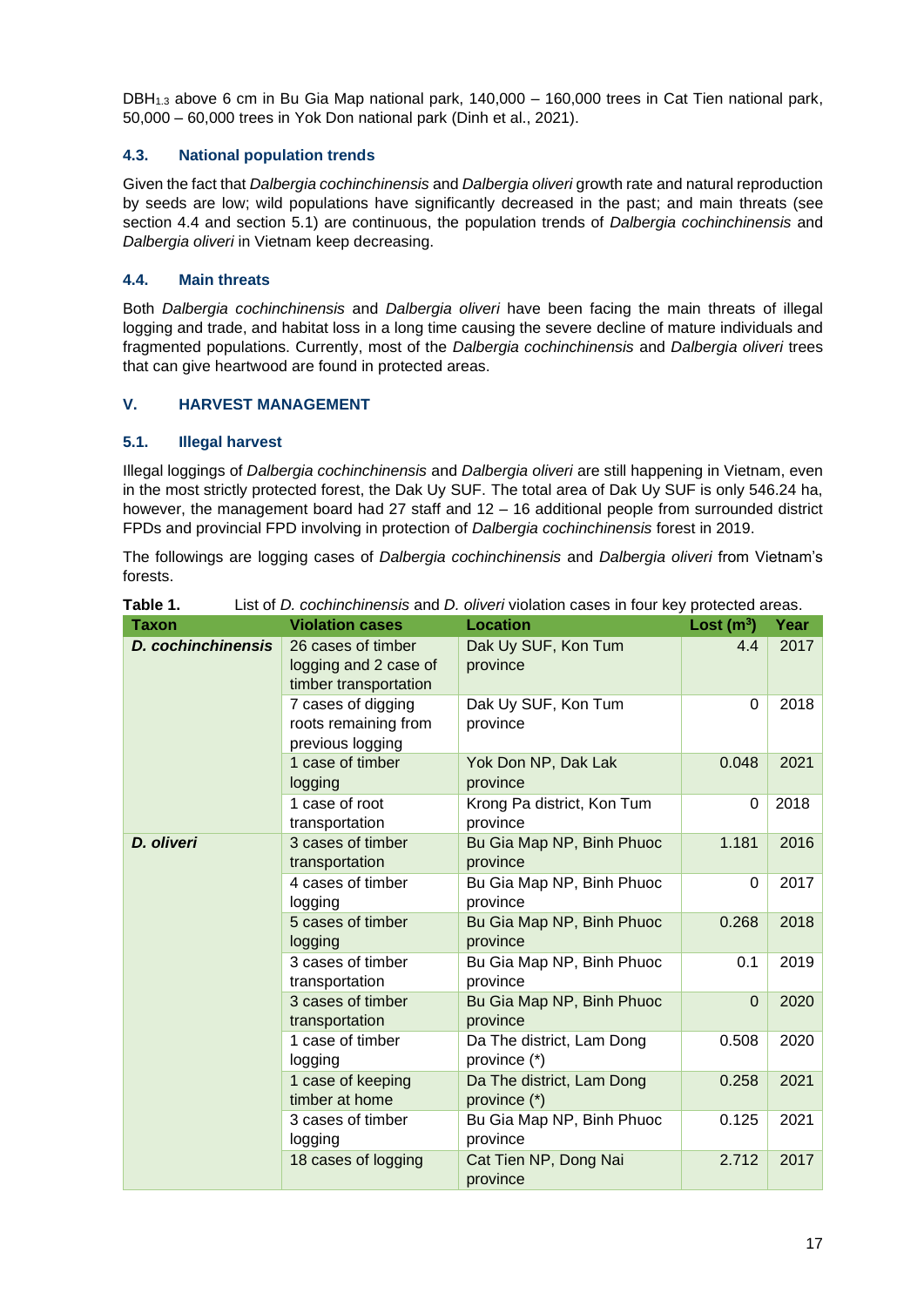| Taxon | <b>Violation cases</b> | Location                          |       |      |  |
|-------|------------------------|-----------------------------------|-------|------|--|
|       | 9 cases of logging     | Cat Tien NP, Dong Nai<br>province | 1.121 | 2018 |  |
|       | 2 cases of logging     | Cat Tien NP, Dong Nai<br>province |       | 2019 |  |
|       | 2 cases of logging     | Cat Tien NP, Dong Nai<br>province | 0.377 | 2020 |  |
|       | 1 case of logging      | Yok Don NP, Dak Lak<br>province   | 0.064 | 2018 |  |

Note: Violation cases in Dak Uy SUF were collected to September 2019, in Cat Tien NP were to June 2020, and in Bu Gia Map NP and Yok Don NP were to June 2021.

(\*) Nguyen Tu Kim, personal communication, December 25, 2021.

The above data were only quantities taken away by forest criminals. In fact, the damages were much greater because once a tree was cut down, the entire volume of that tree must be counted as damage. For example, in Cat Tien national park, the total losses of Dalbergia oliveri from 2017 to June 2020 were 8.42 m<sup>3</sup>; however, 31.22 m<sup>3</sup> were reported as the remaining quantities that have not been taken away by criminals. It means that the total volume of the trees cut down by violators were 39.64  $\textsf{m}^{3}$ . This is actual lost number. Similarly, 22.492  $m<sup>3</sup>$  of *Dalbergia oliveri* timber in Bu Gia Map NP were reported to be untaken-away timber. The total damage should be calculated as 24.166 m<sup>3</sup>.

## <span id="page-17-0"></span>**5.2. Management history**

## <span id="page-17-1"></span>**5.2.1. Previous species management**

Since 1977, Vietnam Forestry Ministry (now is Ministry of Agriculture and Rural Development/MARD) has issued a Decision 2198-CNR dated on 26 November 1977 stipulating the temporary classification table of timber species, which is still valid today. This table consists of 354 timber species divided into eight groups based on rarity, high economic and scientific research value, wood physical and mechanical properties and natural durability. Dalbergia cochinchinensis and Dalbergia oliveri are classified in the group 1 (timbers are rare and precious, and high scientific and economic value) and have been strictly managed by Vietnam's legislations.

On 17 January 1992, the Council of Ministers gave a Decree 18-HDBT stipulating the List of rare forest plants and animals, and the regime for management and protection with two groups, in which Dalbergia cochinchinensis and Dalbergia oliveri were listed in the group IIA<sup>2</sup>. According to the Article 8 of this Decree, species in the group II could only be exploited with a limited extent in terms of type, quantity and area if having approval from the Chairman of the Council of Ministers for annual planning targets and license to cut from the Minister of Forestry (now is MARD). Exploited timber of these species were only used for construction of special works of the State, processing fine art goods and high-class furniture for domestic consumption and export. Logs and semi-processed timber were ban on the export.

In 1995, the inter-ministries Circular 01-TTLB dated on 22 December 1995 issued by MARD, Ministry of Trade, and General Department of Customs to instruct the implementation of the Decree no. 664- TTG dated on 18 October 1995 on the export of wood and forest products said "the following types of wood, forest products and products processed from wood may only go through export procedures at Customs when they have the permit to produce for export from the MARD":

- Point 1.1. Products using timber of species in group IIA of the Decree 18-HDBT, which its exploitation and utilization plan was approved by the Prime Minister and assigned to the Minister of MARD for the implementation. Both Dalbergia cochinchinensis and Dalbergia oliveri were in group IIA.
- Point 1.2. The products did not use timber of species in groups IA and IIA but used wood of group 1 and group 2 in the wood temporary classification table promulgated together with

<sup>&</sup>lt;sup>2</sup> Group I included endemic, high extinction threat, special scientific-economic valued wild plants (IA) and wild animals (IB). Species in the Group I were strictly prohibited for exploitation and utilization. Group II included overexploited, extinction risk, high economic valued wild plants (IIA) and wild animals (IIB). Species in the Group II were limited for exploitation and utilization.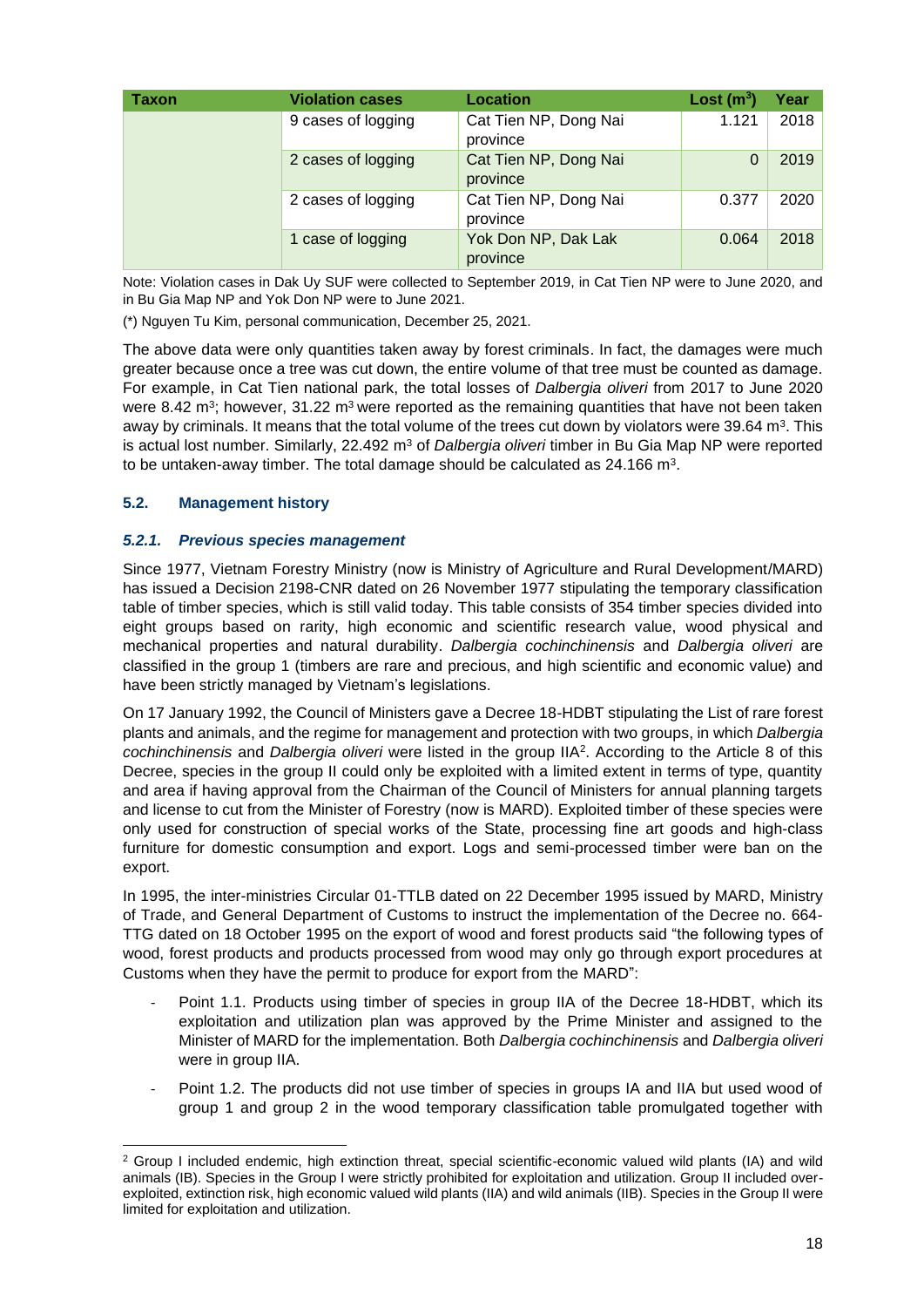Decision No. 2198-CNR dated 26 November 1977 of the Vietnam Forestry Ministry. Both Dalbergia cochinchinensis and Dalbergia oliveri were listed in group 1 as mentioned above.

Later, the Decree 32/2006/ND-CP on management of endangered, precious and rare forest plants and animals, which was issued on 30 March 2006 to replace the Decree 18-HDBT in 1992. Dalbergia cochinchinensis and Dalbergia oliveri were still listed in group IIA, which consists of plant species restricted from exploitation or use for commercial purposes.

## <span id="page-18-0"></span>**5.2.2. Current management**

Currently, Dalbergia cochinchinensis and Dalbergia oliveri are still in the group 1 of Decision 2198-CNR on the temporary classification table of timber species issued on 26 November 1977 for their heavy, naturally durable, high economic value timbers.

Dalbergia cochinchinensis and Dalbergia oliveri are listed in group IIA of the Decree 06/2019/ND-CP on management of endangered, precious and rare species of forest fauna and flora and observation of Convention on International Trade in Endangered Species of Wild Fauna and Flora (CITES), dated on 22 January 2019 and the Decree 84/2021/ND-CP dated on 22 September 2021 which amended and supplemented some articles of Decree 06/2019/ND-CP. According to this Decree, species in Group II including forest fauna (IIB) and flora (IIA) that although currently not threatened with extinction but may become so without strict control of exploitation and use for commercial purpose, and species specified in CITES Appendix II naturally inhabiting Vietnam. Hence, Dalbergia cochinchinensis and Dalbergia oliveri are the subject for strict control of exploitation and use for commercial purpose in Vietnam.

## <span id="page-18-1"></span>**5.3. Management plan**

There is no management plan developed and approved for Dalbergia cochinchinensis and Dalbergia oliveri at central and local levels in Vietnam. However, there is a general forest management plan called the sustainable forest management and forest certification proposal that was approved by the government of Vietnam in Decision 1288/QD-TTg dated on 1 October 2018. According to this proposal, all management boards of protected areas, protection forests, economic organizations and enterprises currently managing 7,216,889 hectares of forests must complete the development and implementation of sustainable forest management plans. The Circular 28/2018/TT-BNNPTNT dated on 16 November 2018 provides the enforcement of Point a, Clause 1 of Article 27 of 2017 Forestry Law that forest owners being organizations shall make and implement sustainable forest management plans. At the current time, many protected areas' management boards are developing sustainable forest management for their forests regulates details of sustainable forest management.

Some protected areas have conducted informal unplanned management activities. For example, Dak Uy SUF counted 800 trees of Dalbergia cochinchinensis with DBH greater than 20 cm and 500 trees with DBH between 15 – 20 cm in 2018 (Nguyen et al., 2019a); Cat Tien national park identified locations of 4,183 trees of Dalbergia oliveri (DHB above 25 cm) out of 18 threatened, precious, rare timber tree species by GPS coordinates from 2014 – 2017.

Under the project "Strengthening the management and conservation of Dalbergia cochinchinensis and Dalbergia oliveri in Vietnam" sponsored by CITES Secretariat, a conservation and management plan for these two species is being developed. The management plan aims to protect, preserve, and rehabilitate populations of Dalbergia cochinchinensis and Dalbergia oliveri in Vietnam.

The specific objectives include:

- Manage, conserve and thrive mother/mature population in priority conservation areas.
- Identify and manage seed forests for propagation and rehabilitation activities.
- Include Dalbergia cochinchinensis and Dalbergia oliveri in the list of native species for annual afforestation plan.
- Plant at least 500ha of Dalbergia cochinchinensis and Dalbergia oliveri in their previous distribution areas for restoration.
- Promote the participation of society in planting and restoring Dalbergia cochinchinensis and Dalbergia oliveri.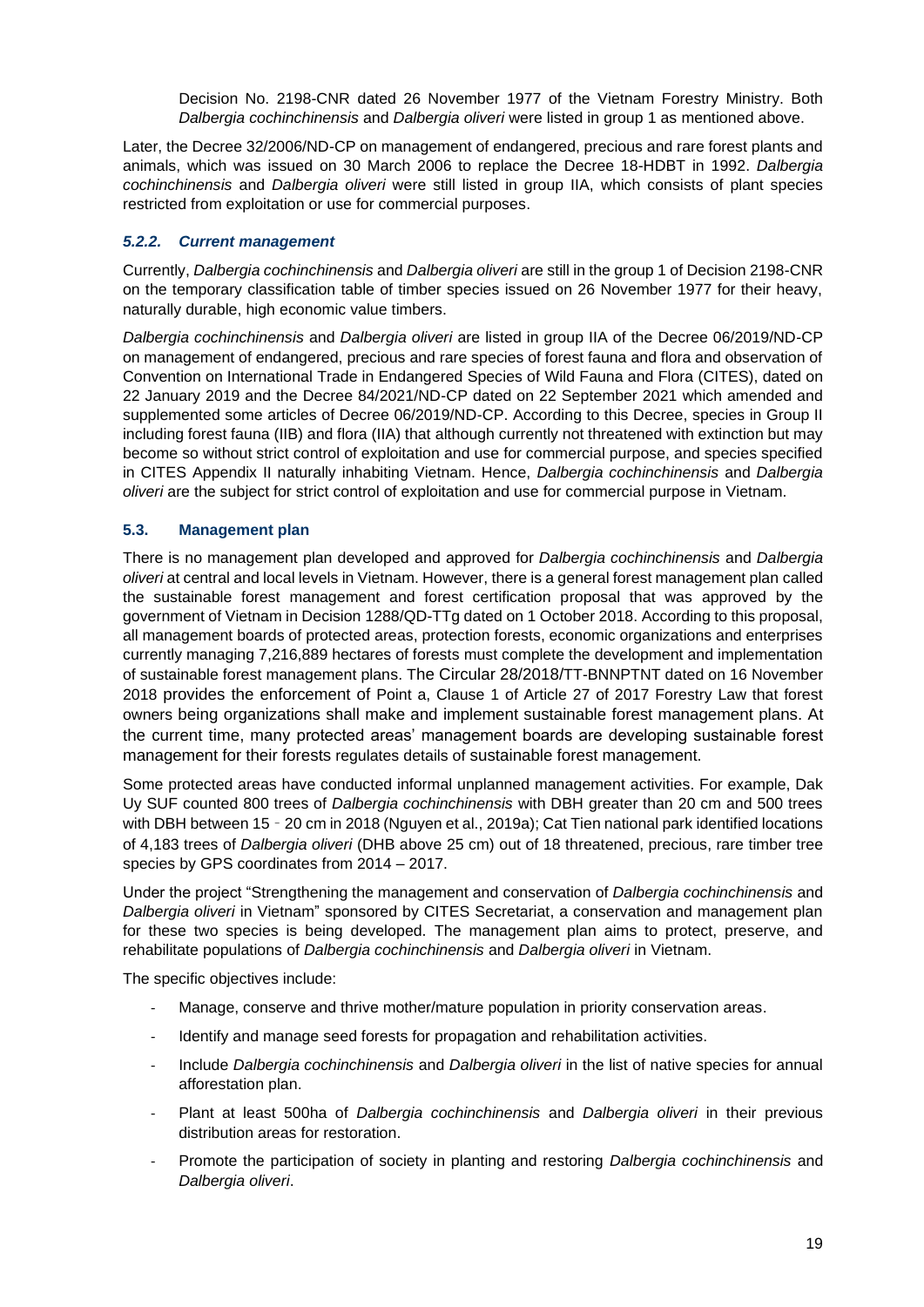The management plan has the following elements:

- Conduct a census on populations and develop distribution maps of Dalbergia cochinchinensis and Dalbergia oliveri for each prioritized area.
- Develop protocols and technical guidelines on seed, rehabilitating plantation, assisted natural regeneration and forest enrichment with Dalbergia cochinchinensis and Dalbergia oliveri.
- Mainstream planting Dalbergia cochinchinensis and Dalbergia oliveri into annual forest afforestation programs.
- Strengthen wild population management measures of Dalbergia cochinchinensis and Dalbergia oliveri in important areas such as (Dak Uy SUF; Chu Yang Sin, Bu Gia Map, Cat Tien, Kon Ka Kinh and Yok Don national parks; Tan Phu, Ham Thuan-Da Mi watershed protection forests).
- Apply new technologies such as SMART in monitoring and restoring and rehabilitating wild populations.
- Develop and implement SMART data-based forest patrolling plans in areas where Dalbergia cochinchinensis and/or Dalbergia oliveri distribute.
- Enhance the legislation communication and law enforcement.
- Engage local communities in planting and protecting Dalbergia cochinchinensis and Dalbergia oliveri trees.
- Strengthen management and utilization of timbers in commercial activities to avoid the rotation and legalization of illegally harvested timbers.

## <span id="page-19-0"></span>**5.4. Quotas**

Since Dalbergia cochinchinensis and Dalbergia oliveri have never been completely banned from trade, legal harvests might have happened. Unfortunately, there was no record of quotas for the harvest of Dalbergia cochinchinensis and Dalbergia oliveri in Vietnam. Probably, Vietnam has not yet tried quotas for Dalbergia cochinchinensis and Dalbergia oliveri.

## <span id="page-19-1"></span>**VI. CONTROL OF HARVEST**

#### <span id="page-19-2"></span>**6.1. Harvest in protected areas**

There is no harvest of Dalbergia cochinchinensis and Dalbergia oliveri in the protected areas in Vietnam. According to Article 52 of the Forest Law 2017, harvest in the strictly protected and rehabilitation zones of protected areas is not allowed. Moreover, Dalbergia cochinchinensis and Dalbergia oliveri are listed in group 1 of Decision 2198-CNR (see section [5.2.1\)](#page-17-1) and group IIA of Decree 84/2021/ND-CP (see section [5.2.2\)](#page-18-0) which require permit for exploitation. Thus, if the harvest of Dalbergia cochinchinensis and Dalbergia oliveri happened in the administrative zone of the protected areas, harvest permits were needed and recorded. However, as mentioned in section [5.4,](#page-19-0) there were no records of harvest quota set for Dalbergia cochinchinensis and Dalbergia oliveri in the past.

For other State-controlled forest areas such as watershed protection forests, the exploitation of Dalbergia cochinchinensis and Dalbergia oliveri timbers is also prohibited because the Prime Minister of Vietnam stated that the Government of Vietnam declared to close its natural forests in a meeting in 2016 when discussing solutions for sustainable forest rehabilitation in the Central Highlands to respond to climate change in the period of 2016 – 2020, and this statement was institutionalized in 2017 Forestry Law of Vietnam (Law No. 16/2017/QH14), which regulates principles for closing and re-opening natural forests in Articles 29, 30, 31 and 32 (MARD, 2018).

## <span id="page-19-3"></span>**6.2. Harvesting in areas with strong resource tenure or open access**

There may have harvest of *Dalbergia cochinchinensis* timber trees in the areas such as forest gardens and field crops under ownership of local villagers for household consumption (see section [4.1.1\)](#page-12-3) but quantities might be small and not documented.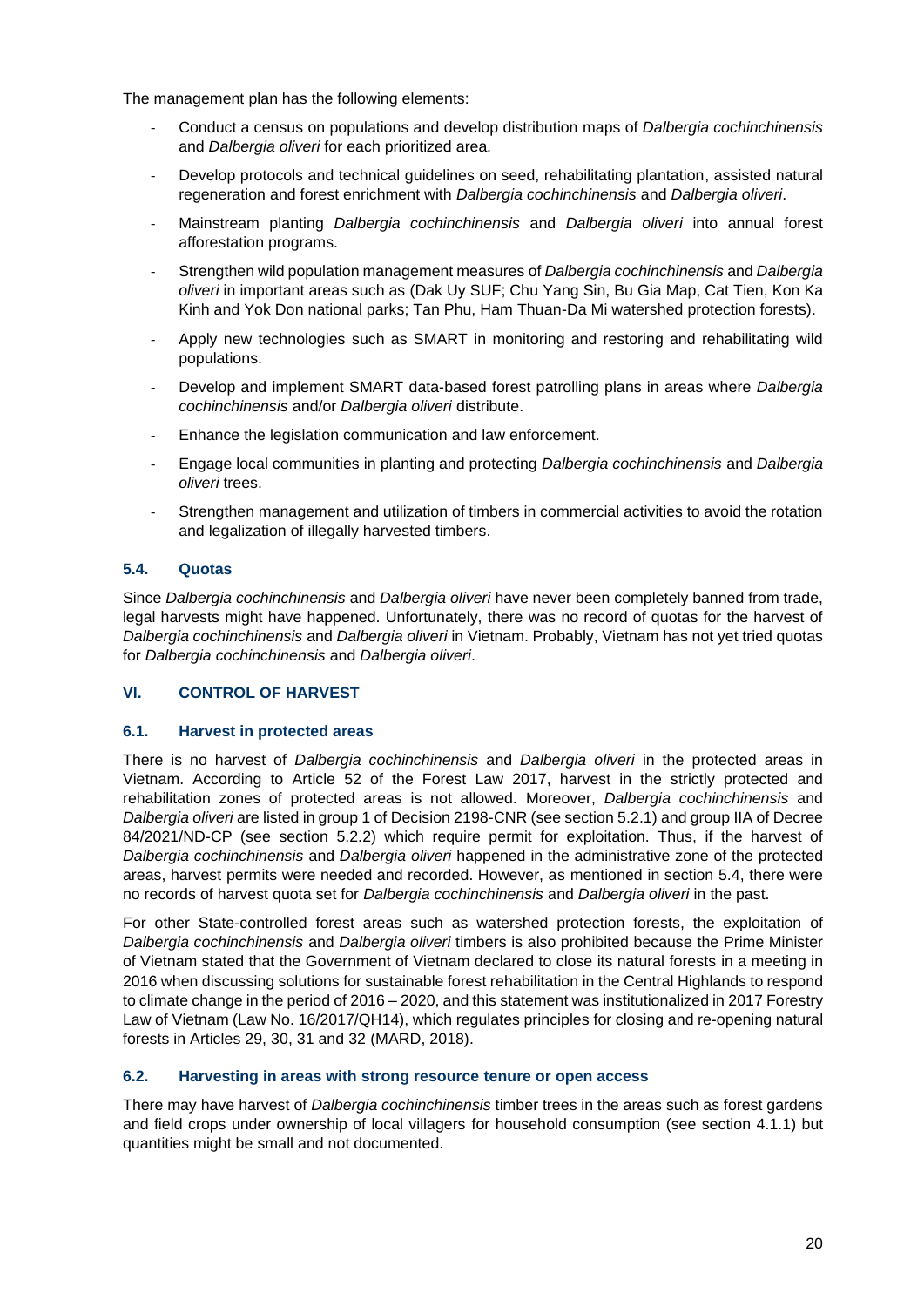## <span id="page-20-0"></span>**6.3. Confidence in harvest management**

Although the management plan has not been developed and put in use, there have been legal regulations on harvest control. For example, the Article 58 of Forestry Law said the condition for forest owners to exploit timbers in forest plantations is to have a sustainable forest management proposal approved by a State competent agency. The problem may come from lack of human resource to enforcement regulations.

## <span id="page-20-1"></span>**VII. MONITORING SYSTEM**

## <span id="page-20-2"></span>**7.1. Methods used to monitor harvest**

Except for forests in the core zones of protected areas and species listed in group IA of Decree 06/2019 and Decree 84/2021, the legislations of Vietnam regulate that if harvest of timber is undertaken, a harvest and sustainable management proposal is needed and approved by a State competent agency. The rationale for harvesting is based on direct population estimates of the harvested species.

## <span id="page-20-3"></span>**7.2. Confidence in harvest monitoring**

Considering to the method used to monitor harvested species above. There may be a shortage of financial and human resources to count the population, especially in large protected areas or forests.

## <span id="page-20-4"></span>**VIII. INCENTIVES AND BENEFITS FROM HARVESTING**

## <span id="page-20-5"></span>**8.1. Utilization compared to other threats**

As the population trends of Dalbergia cochinchinensis and Dalbergia oliveri decrease (see sectio[n 4.3\)](#page-16-0), harvest will be harmful factor. Any current harvest activity either legal or illegal will be detrimental to the small, fragmented, endangered populations of Dalbergia cochinchinensis and Dalbergia oliveri in Vietnam.

## <span id="page-20-6"></span>**8.2. Incentives for species conservation**

Although timbers of Dalbergia cochinchinensis and Dalbergia oliveri are of high value, quantities of big trees (especially in Dalbergia cochinchinensis) are not many and their distributions concentrate in some provinces. Therefore, there are incentives for species conservation at local level for certain provinces, but these incentives are very low at the national level.

## <span id="page-20-7"></span>**8.3. Incentives for habitat conservation**

Dalbergia cochinchinensis and Dalbergia oliveri play important roles in food chain of protected areas because leaves of small trees, seedlings and saplings are food of ungulate species that mainly distribute in the central highland and south-central regions (see section [3.1.3\)](#page-12-0). Furthermore, they are species of the family Fabaceae, which has ability of fixing atmosphere nitrogen in soil as fertilizer to help the trees of nearby plant species growing. Thus, they bring incentives for rehabilitation of degraded forest ecosystem.

## <span id="page-20-8"></span>**IX. PROTECTION FROM HARVEST**

## <span id="page-20-9"></span>**9.1. Protection status**

## <span id="page-20-10"></span>**9.1.1. Global protection status**

Dalbergia cochinchinensis was firstly listed in Appendix II of CITES in 2016. Later that year, CITES gave a notification to the parties (No. 2016/064) about the new Appendices I, II and III, which was valid from 2 January 2017, that all species of Dalbergia genus (except for Dalbergia nigra listed in the Appendix I) are in the Appendix II. This means that the 2017 Appendix II included Dalbergia oliveri. Both species are now listed in the CITES's Appendix II valid from 22 June 2021.

According to IUCN, the conservation status of Dalbergia cochinchinensis is Vulnerable (Asian Regional Workshop (Conservation & Sustainable Management of Trees in Viet Nam), 1998) and Dalbergia oliveri is Endangered (Nghia, 1998).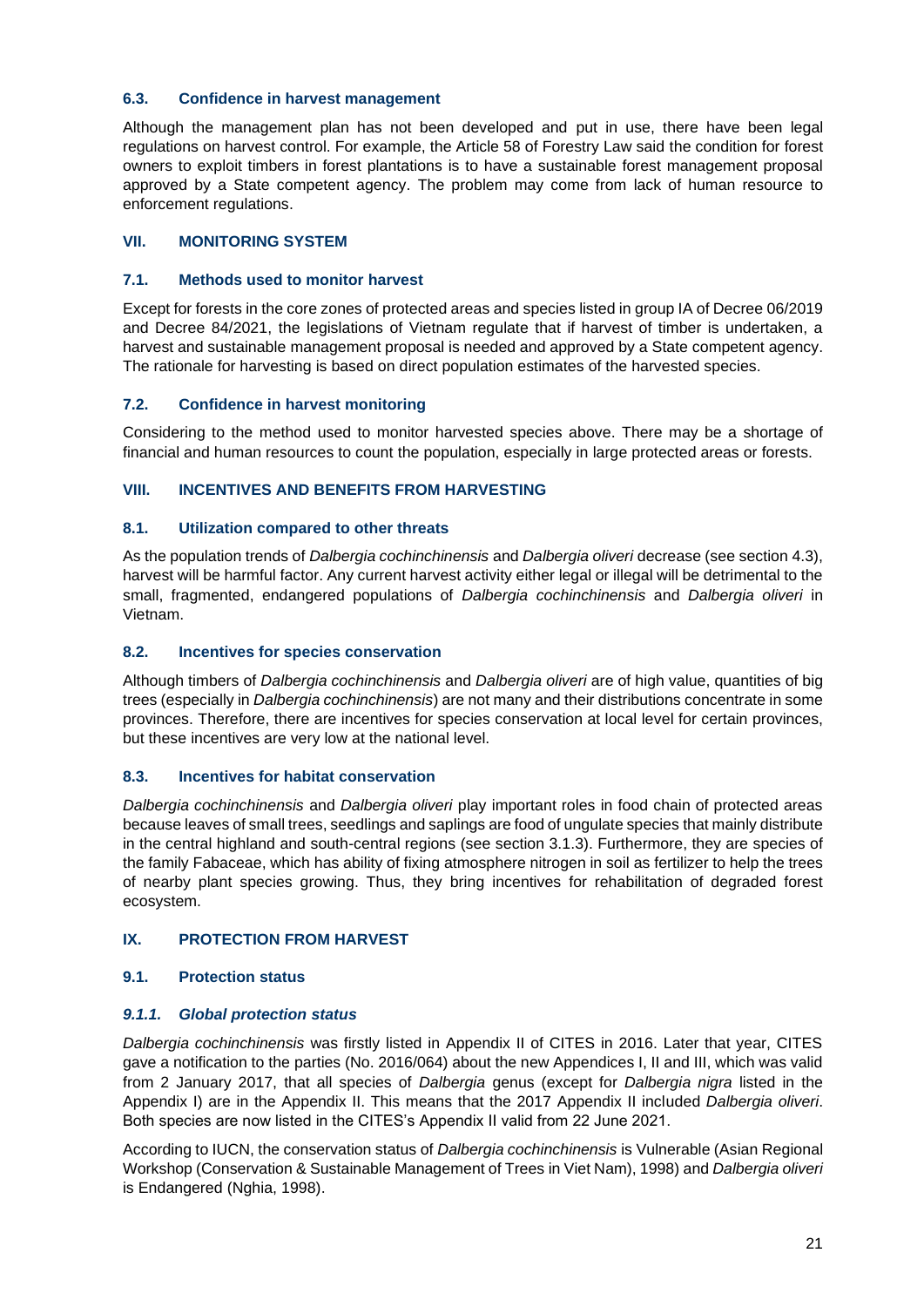## <span id="page-21-0"></span>**9.1.2. National protection status**

According to the Vietnam Red Data Book, Dalbergia cochinchinensis and Dalbergia oliveri are listed as endangered (MOST & VAST, 2007).

Both Dalbergia cochinchinensis and Dalbergia oliveri are the subject to indirect protection of Vietnam Forestry Law (Law No. 16/2017/QH14), which regulates the closure of natural forest (Articles 29, 30, 31 and 32) and the Decree 156/2018/ND-CP (Article 33) on enforcing articles of the Forestry Law.

In Decision 523/QD-TTg of the Prime Minister dated on 1 April 2021 on approving the Vietnam Forestry Development Strategy for the period of 2021 - 2030, with a vision to 2050, the Central Highland – where both Dalbergia cochinchinensis and Dalbergia oliveri distribute in many places – is planned to strictly protect the existing natural forest areas; stop illegal exploitation and destruction of forests, and gradually restore and rehabilitate forests. Meanwhile, the southeast region, where Cat Tien national park and Bu Gia Map national park located, is oriented towards strengthening protection and conservation of biodiversity.

Dalbergia cochinchinensis and Dalbergia oliveri are listed in group IIA of the Decree 06/2019/ND-CP on management of endangered, precious and rare species of forest fauna and flora and observation of Convention on international trade in endangered species of wild fauna and flora. The group IIA including species of forest flora that currently not threatened with extinction but may become so without strict control of exploitation and use for commercial purpose and species specified in CITES Appendix II naturally inhabiting Vietnam.

Dalbergia cochinchinensis and Dalbergia oliveri are also protected by the Decree 102/2020/NĐ-CP on Vietnam timber legality assurance system. The article 6 of the Decree said imported timbers are considered high risk if i) the species are listed in any of the Appendices of CITES; ii) The species are critically endangered precious and rare species in Category IA and Category IIA of Decree 06/2019. The timber legality assurance system of Vietnam will help management and traceability of origins of forestry products to apply for harvest, transport, trade and processing of timber. This will strengthen the management of imported timbers is to prevent, discover, stop and deal with violations of law.

## <span id="page-21-1"></span>**9.2. Proportion strictly protected**

As said above, most of viable populations of Dalbergia cochinchinensis and Dalbergia oliveri occur in protected areas and watershed protection forests, which are about 5.2 million ha, spreading from central to southern regions. It is estimated that populations of Dalbergia cochinchinensis and Dalbergia oliveri are being protected in the range of 260,000 ha (5%) – 780,000 ha (15%) of the total 5.2 million ha.

## <span id="page-21-2"></span>**9.3. Effectiveness of strict protection**

Based on the illegal harvest data (see section [5.1\)](#page-16-3) and national population size data (see section [4.2.1](#page-15-1) for Dalbergia cochinchinensis and section [4.2.2](#page-15-2) for Dalbergia oliveri), protection measures are very effective for Dalbergia oliveri and rather effective for Dalbergia cochinchinensis.

## <span id="page-21-3"></span>**9.4. Regulation of harvest effort**

There are regulations of harvest in protected areas and watershed protection forests in Vietnam. In protected areas, point b, Clause 1, Article 52 of Forestry Law stimulates that salvage harvest of dead timber trees and broken trees in the service and administration zones is allowed. Point c, Clause 1, Article 52 of Forestry Law says salvage harvest of wood within the boundary of a site cleared for construction of work that is approved by State competent agencies is allowed. Article 12 of Decree 156/2018/ND-CP of the government of Vietnam dated on 16 November 2018 provides the enforcement of point b of Clause 1, Article 52 of Forestry Law that salvage harvest of dead trees and broken trees is permitted if there is a plan for full utilization of wood as prescribed by MARD, and point c of Clause 1, Article 52 of Forestry Law that salvage harvest of wood is permitted if there is a Decision on forest repurposing for other purposes. In watershed protection forests, Clause 1, Article 55 of Forestry Law stimulates that harvest of dead trees, broken trees, and disease-affected trees and standing trees where the density is higher than the prescribed one is allowed. Article 20 of Decree 156/2018/ND-CP instructs Clause 1, Article 55 of Forestry Law that harvest is permitted if there is a plan for full utilization of woods as regulated by the Ministry of Agriculture and Rural Development. In case of harvesting standing trees in places where the density is higher than the prescribed one, the harvest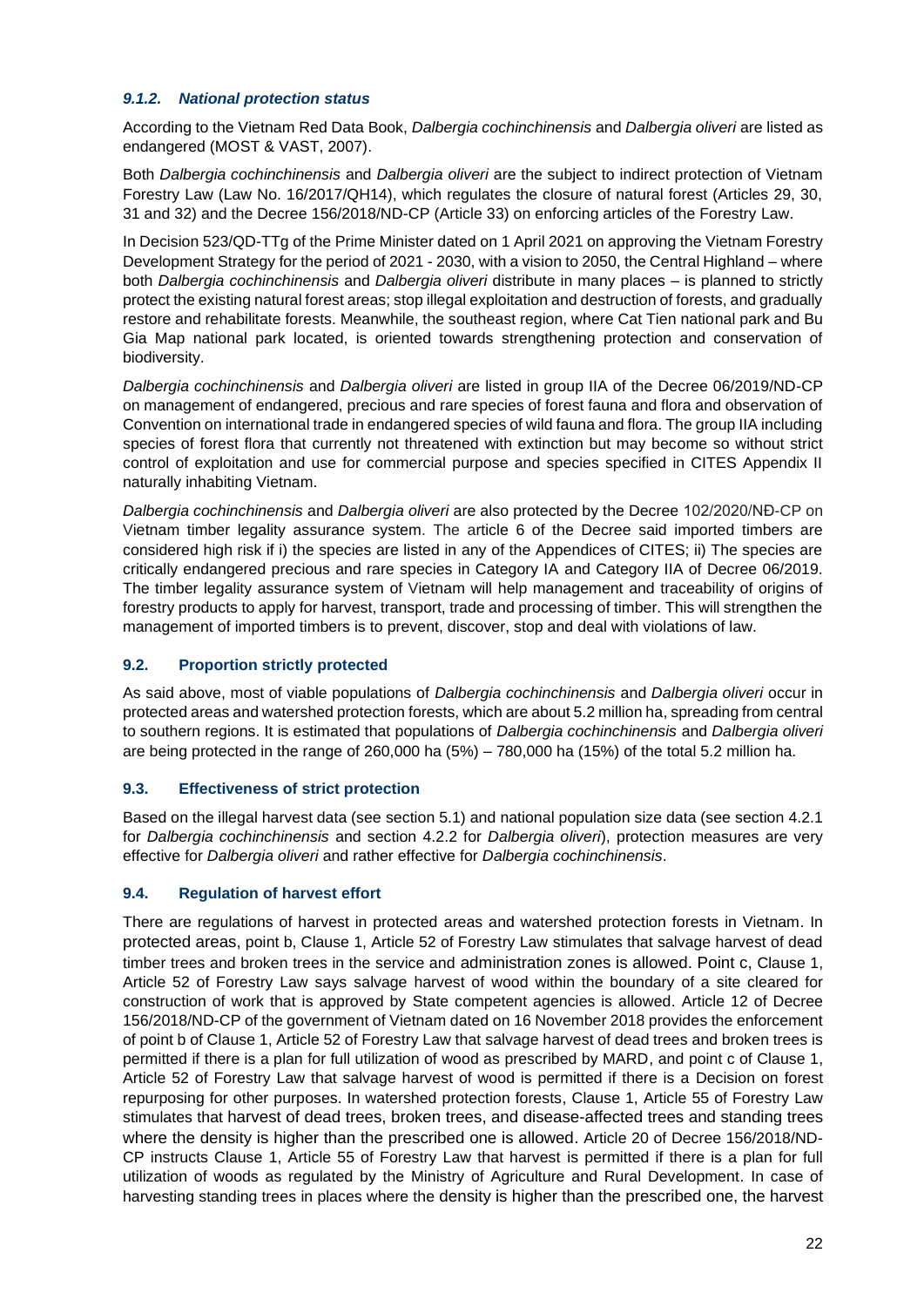is only conducted in time of re-opening natural forests. The modality of harvesting standing trees is followed by selection harvest system with intensity shall not exceed 20% of wood volume and crown cover of the post-logging forests must be greater than 0.6.

## <span id="page-22-0"></span>**X. TRADE DATA**

## <span id="page-22-1"></span>**10.1. Legal trade levels**

## <span id="page-22-2"></span>**10.1.1. Dalbergia cochinchinensis**

Direct trade in Dalbergia cochinchinensis from Vietnam in the period of 2018 – 2020 comprised of pre-Convention and wild-sourced timber, logs, sawn wood, wood products and roots (hereinafter referred to as timber) that all imported from Laos for commercial purposes. Exports of Dalbergia cochinchinensis in this period included 1,413.72  $m<sup>3</sup>$  and 9,227 kg wild-sourced timber and 96.19  $m<sup>3</sup>$  pre-Convention timber for trading purpose (as reported by Vietnam), and  $1,314.40$  m<sup>3</sup> wild-sourced timber (as reported by China and Laos). Almost all quantities of Dalbergia cochinchinensis timber (1,489.91 m<sup>3</sup> accounting for 98.68%) from Vietnam were exported to China, except for a small number of 20  $\text{m}^3$  wild-sourced timber to Laos (as reported by Vietnam).

The majority of *Dalbergia cochinchinensis* trade was reported in 2018, comprising 878.40 m<sup>3</sup> wildsourced timber (see **[Table 2](#page-22-4)**). No direct export of Dalbergia cochinchinensis from Vietnam were reported in 2020.

| Term                 | Unit           | <b>Purpose</b> | <b>Source</b> | <b>Reported by</b> | 2018                     | 2019                         | 2020                     | Total          |
|----------------------|----------------|----------------|---------------|--------------------|--------------------------|------------------------------|--------------------------|----------------|
| Logs                 | m <sup>3</sup> | T              | W             | Exporter           | 350.81                   | $\overline{\phantom{a}}$     | $\overline{\phantom{a}}$ | 350.81         |
|                      |                |                |               | Importer           | 434.26                   | 59.31                        | $\blacksquare$           | 493.57         |
| Sawn wood            | m <sup>3</sup> | T              | W             | Exporter           | 70.77                    | $\overline{\phantom{a}}$     | $\overline{\phantom{a}}$ | 70.77          |
|                      |                |                |               | Importer           | 58.77                    | $\blacksquare$               | $\blacksquare$           | 58.77          |
|                      | m <sup>3</sup> |                | $\circ$       | Exporter           | 20.02                    | $\overline{\phantom{a}}$     | $\overline{\phantom{a}}$ | 20.02          |
|                      |                |                |               | Importer           | -                        | $\blacksquare$               | $\blacksquare$           | $\blacksquare$ |
| <b>Timber</b>        | m <sup>3</sup> | T              | W             | Exporter           | 878.40                   | 31.20                        | $\blacksquare$           | 909.60         |
|                      |                |                |               | Importer           | $\blacksquare$           |                              | -                        | $\blacksquare$ |
|                      | Kg             | $\mathsf T$    | W             | Exporter           | 9,227.00                 | $\overline{\phantom{a}}$     | $\blacksquare$           | 9,227.00       |
|                      |                |                |               | Importer           | $\overline{\phantom{m}}$ | -                            | $\overline{\phantom{a}}$ | $\blacksquare$ |
| <b>Wood products</b> | m <sup>3</sup> | T              | W             | Exporter           | 82.54                    | $\overline{\phantom{a}}$     | $\blacksquare$           | 82.54          |
|                      |                |                |               | Importer           | 468.99                   | 73.75                        | $\overline{\phantom{a}}$ | 542.74         |
|                      | m <sup>3</sup> | T              | $\circ$       | Exporter           | 76.17                    | ٠                            | $\blacksquare$           | 76.17          |
|                      |                |                |               | Importer           | ٠                        | $\blacksquare$               | $\blacksquare$           | $\blacksquare$ |
| <b>Roots</b>         | m <sup>3</sup> | T              | W             | Exporter           | ٠                        | $\qquad \qquad \blacksquare$ | $\overline{\phantom{a}}$ | $\blacksquare$ |
|                      |                |                |               | Importer           | 219.32                   | -                            | $\overline{\phantom{a}}$ | 219.32         |

<span id="page-22-4"></span>**Table 2.** Direct exports of Dalbergia cochinchinensis from Vietnam.

Source: CITES Trade Database. Downloaded 7 September 2021. (O = pre-Convention; W = wild-sourced; T = Trade).

## <span id="page-22-3"></span>**10.1.2. Dalbergia oliveri**

Direct trade in Dalbergia oliveri from Vietnam in the period of 2018 – 2020 also comprised of pre-Convention and wild-sourced timber, imported from Laos for commercial purposes. Exports of Dalbergia oliveri in this period included 148,717.83  $m<sup>3</sup>$  pre-Convention and 60.22  $m<sup>3</sup>$  wild-sourced timber for commercial purpose (as reported by Vietnam), and  $2,304.41$  m<sup>3</sup> pre-Convention and 374.07 m<sup>3</sup> wildsourced timber (as reported by Laos and China). Almost all quantities of *Dalbergia oliveri* timber (147,838 m<sup>3</sup> timber, accounting for 99.37%) from Vietnam were exported to Laos; the rest of 940.05 m<sup>3</sup> were exported to China (as reported by Vietnam).

The majority of Dalbergia oliveri trade was reported in 2019, comprising 145,743 m<sup>3</sup> pre-Convention timber (see **[Table 3](#page-23-5)**). No direct export of Dalbergia oliveri from Vietnam were reported in 2020.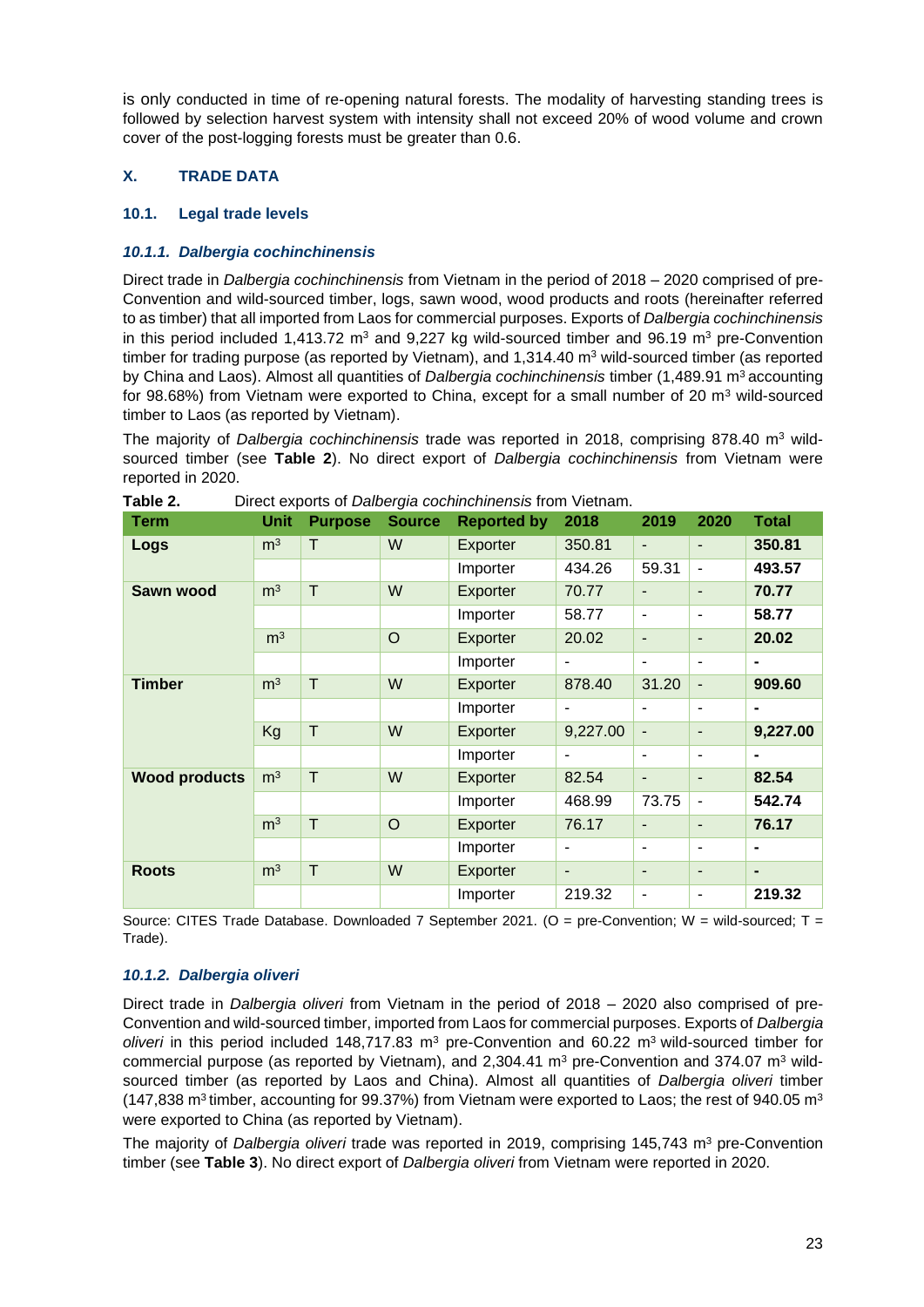| i abie o.           | Direct exports of <i>Daibergia oliveri</i> from vietnam. |                |               |                       |                          |                          |                          |                |
|---------------------|----------------------------------------------------------|----------------|---------------|-----------------------|--------------------------|--------------------------|--------------------------|----------------|
| <b>Term</b>         | <b>Unit</b>                                              | <b>Purpose</b> | <b>Source</b> | <b>Reported</b><br>by | 2018                     | 2019                     | 2020                     | <b>Total</b>   |
| Logs                | m <sup>3</sup>                                           | T              | $\circ$       | Exporter              | 124.96                   | $\overline{\phantom{a}}$ | $\overline{\phantom{a}}$ | 124.96         |
|                     |                                                          |                |               | Importer              | 302.63                   | 468.55                   | $\overline{\phantom{a}}$ | 771.18         |
|                     | m <sup>3</sup>                                           |                | W             | Exporter              | ٠                        | $\overline{\phantom{a}}$ | $\overline{\phantom{a}}$ |                |
|                     |                                                          |                |               | Importer              | 229.93                   | 74.15                    | $\overline{a}$           | 304.07         |
| <b>Sawn</b><br>wood | m <sup>3</sup>                                           | T              | $\circ$       | Exporter              | 2,582.44                 | 145,743.0<br>$\Omega$    | $\overline{a}$           | 148,325.44     |
|                     |                                                          |                |               | Importer              | 977.15                   | 493.48                   | $\blacksquare$           | 1,470.63       |
| <b>Timber</b>       | m <sup>3</sup>                                           | T              | $\circ$       | Exporter              | 70.00                    | $\overline{\phantom{a}}$ | $\overline{\phantom{a}}$ | 70.00          |
|                     |                                                          |                |               | Importer              | $\overline{\phantom{a}}$ | $\blacksquare$           | $\overline{\phantom{a}}$ |                |
| <b>Wood</b>         | m <sup>3</sup>                                           | T              | $\circ$       | Exporter              | 197.43                   | $\blacksquare$           | $\overline{\phantom{a}}$ | 197.43         |
| product             |                                                          |                |               | Importer              | 62.60                    | $\overline{\phantom{a}}$ | $\overline{\phantom{a}}$ | 62.60          |
|                     | m <sup>3</sup>                                           | T              | W             | Exporter              | 60.22                    | $\overline{\phantom{a}}$ | $\overline{\phantom{a}}$ | 60.22          |
|                     |                                                          |                |               | Importer              | $\blacksquare$           | $\blacksquare$           | $\overline{\phantom{a}}$ |                |
| <b>Roots</b>        | m <sup>3</sup>                                           | T              | W             | Exporter              | ٠                        | $\blacksquare$           | $\overline{\phantom{0}}$ | $\blacksquare$ |
|                     |                                                          |                |               | Importer              | 70.00                    | $\blacksquare$           | $\overline{a}$           | 70.00          |

<span id="page-23-5"></span>**Table 3.** Direct exports of Dalbergia oliveri from Vietnam.

Source: CITES Trade Database. Downloaded 7 September 2021. (O = pre-Convention; W = wild-sourced; T = Trade).

## <span id="page-23-0"></span>**10.2. Illegal trade levels:**

Not much data on illegal trade of Dalbergia cochinchinensis and Dalbergia oliveri timber was collected from 2017 to June 2021. In 2017, there was one case of importing 0.36  $m<sup>3</sup>$  of Dalbergia oliveri timber and 13.4 tons of Dalbergia cochinchinensis timber and roots and branches of Dalbergia oliveri without permits from Laos through Bo Y border gate of Kon Tum province. In 2018, a quantity of 5.794 m<sup>3</sup> of Dalbergia oliveri timber was illegally imported from Laos via La Hay border gate of Quang Tri province.

## <span id="page-23-1"></span>**XI. OTHER INDICATORS**

## <span id="page-23-2"></span>**11.1. Restoration or alleviation measures**

In 2018, the forest ranger force of Kon Tum provincial FPD planted 4,500 seedlings of Dalbergia cochinchinensis in Dak Uy SUF. Center for Biodiversity Conservation and Ecotourism planted 6,000 Dalbergia cochinchinensis seedlings at Chu Mom Ray national park. The 10 Army Corps also planted 600 seedlings of Dalbergia cochinchinensis in Dak To district, Kon Tum province. In 2019, Cat Tien national park grew 100 seedlings of Dalbergia cochinchinensis.

No record of planting Dalbergia oliveri in Vietnam, however, seedlings were seen in the nursery of Bu Gia Map national park and reported to be in households' nurseries in Trang Bom district, Dong Nai province. These seedlings were reported to sell to anyone from individuals to firms for their needs.

## <span id="page-23-3"></span>**XII. CONCLUSION AND RECOMMENDATIONS**

## <span id="page-23-4"></span>**12.1. Conclusion**

Dalbergia cochinchinensis and Dalbergia oliveri are valuable, hard rosewood species. They are restricted to Cambodia, Myanmar, Laos, Thailand, and Vietnam. In Vietnam, they mainly distribute in central and south-central regions. Global conservation status of Dalbergia cochinchinensis is VU and Dalbergia oliveri is EN; both are EN for national conservation status; and they are listed in the Appendix II of CITES. Like other endangered species in Vietnam, Dalbergia cochinchinensis and Dalbergia oliveri are strictly protected by various legal legislations. According to the laws, they can be used under the certain circumstance with the provision of licenses. In general, harvest and trade of Dalbergia cochinchinensis and Dalbergia oliveri without the permit is prohibited.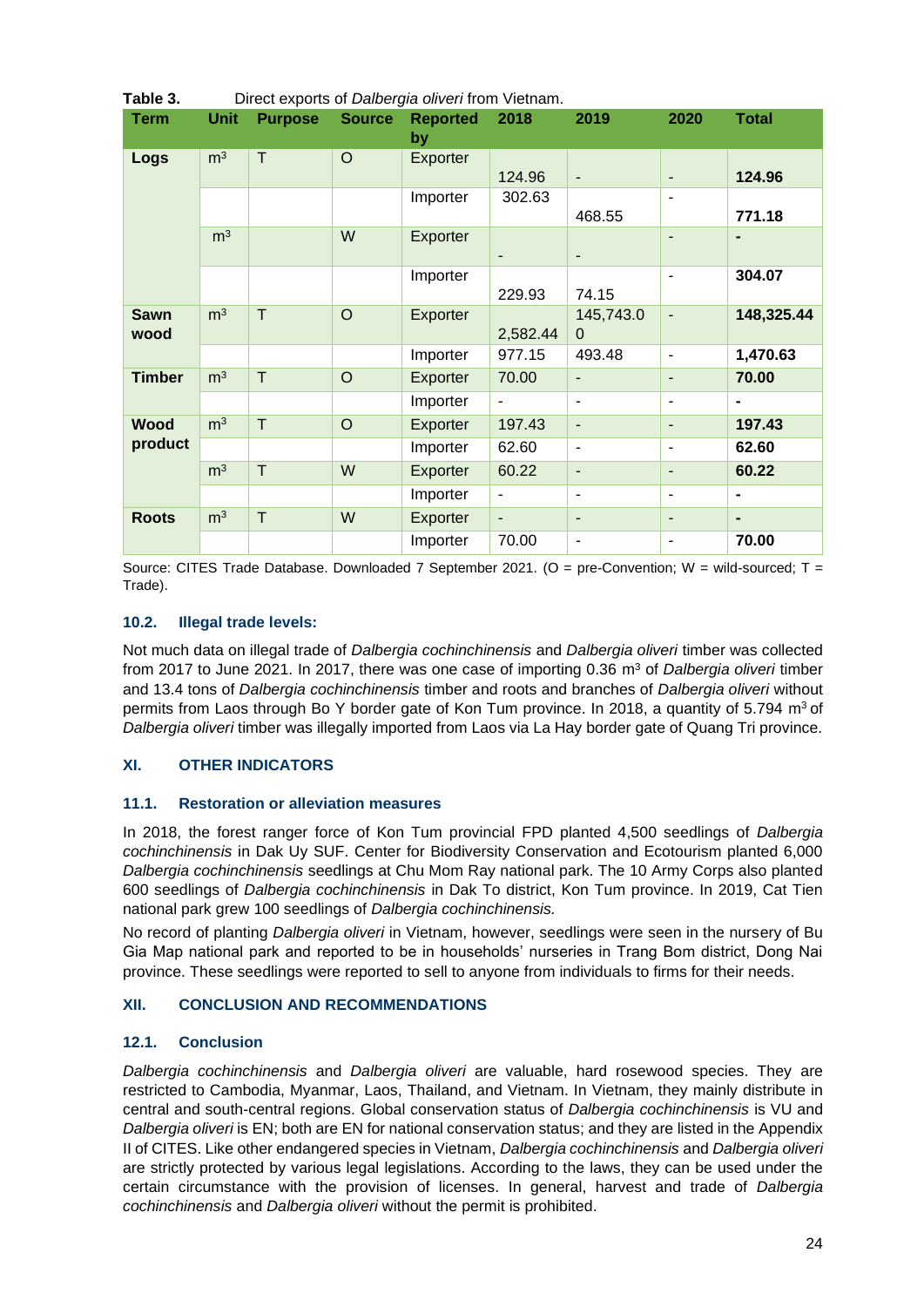Their wild populations have been seriously declined and are now small and fragmented, especially Dalbergia cochinchinensis. Main threats to these species are illegal logging and trade, and habitat loss. The majority of legal trade of Dalbergia cochinchinensis was wild-sourced in 2018, while Dalbergia oliveri was pre-Convention in 2019. Illegal trade is not significant. Neither of these species is completely banned from trade but no quotas for the harvest were recorded.

A number of small populations of Dalbergia cochinchinensis timber trees with DBH greater than 20 cm remaining in plantations, gardens and/or field crops of local households in Chu Pah, Ayun Pa and Mang Yang districts of Gia Lai province were reported but not surveyed. This could be a good seed source for local propagation and afforestation with low cost.

Although there is no single management plan for Dalbergia cochinchinensis or Dalbergia oliveri in place, forest owners (for organizations) are developing sustainable forest management plans for managing their forests. The CTSP project for Vietnam (2019 – 2022) is developing a conservation and management plan for these two species to mainstream into the sustainable forest management plan of protected areas.

For ease of reference, a radar plot describing factors affecting the management of Dalbergia cochinchinensis (see **[Figure 10](#page-24-0)**) and Dalbergia oliveri (see **[Figure 11](#page-25-1)**) in Vietnam was graphed. As seen below, both Dalbergia cochinchinensis and Dalbergia oliveri received five score as highest risk or the most negative in biological parameter of life form. This may be common problem to slow growth large-size timber trees. Risks of status (decreased population trends and major threats), management (large illegal or unmanaged harvest and no management plan), and control (no legal harvest in Statecontrolled protected areas) are rather high to both Dalbergia cochinchinensis and Dalbergia oliveri. Information on national status indicates sensitivity to given levels of harvest. In addition, risk of population abundance to Dalbergia cochinchinensis is pretty high because they are rare (see section [4.2.1\)](#page-15-1). Factors of status (quality of information) and monitoring (methods of harvest monitoring) received lowest score as lowest risk.

As the populations of Dalbergia cochinchinensis and Dalbergia oliveri are small and fragmented, and they are facing at major threats of illegal logging and trade and habitat loss, and no management plan in place, the CITES Vietnam Scientific Authorities have seen that the harvest for export of Dalbergia cochinchinensis and Dalbergia oliveri timbers will be detrimental to the current vulnerable populations. Thus, the NDF is negative.



<span id="page-24-0"></span>**Figure 10.** Radar plot of factors affecting the management of D. cochinchinensis in Vietnam.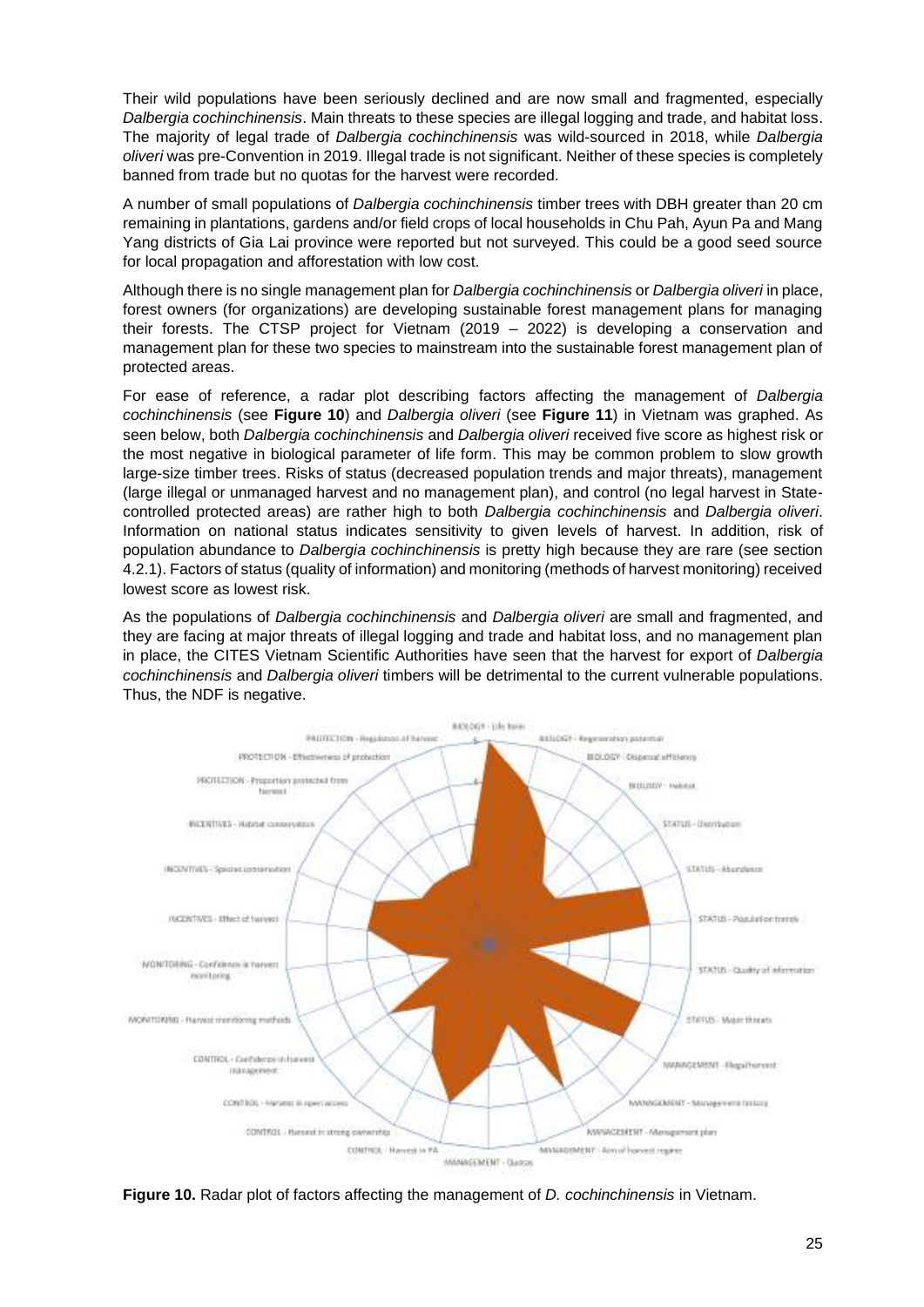

<span id="page-25-1"></span>

## <span id="page-25-0"></span>**12.2. Recommendations**

Completely develop and implement a management and conservation plan for Dalbergia cochinchinensis or Dalbergia oliveri at key distribution areas of Dak Uy SUF; Cat Tien, Bu Gia Map, Yok Don, Chu Mom Ray and Kon Ka Kinh national parks; Ea So, Kon Chu Rang and Dong Nai nature reserves; Tan Phu, Ham Thuan-Da Mi, Ia Grai, Duc Co, Chu Mo and Nam Song Ba watershed protection forests.

Conduct population density and volume surveys of Dalbergia cochinchinensis and Dalbergia oliveri in the remaining areas (except for Dak Uy SUF, Yok Don national park, Cat Tien national park and Bu Gia Map national parks) to generate baseline data and establish monitoring regimes to help the evaluation of population trend in the future.

Provide NDF training courses to representatives of key management and enforcement agencies to update conservation status, current harvest, threats, harvest management requirements and monitoring of Dalbergia cochinchinensis and Dalbergia oliveri to ensure that the wild populations will not be detrimental.

Strengthen forest patrolling operations to stop illegal harvesting and stockpile leakage.

Prohibit the harvest of Dalbergia cochinchinensis and Dalbergia oliveri timber from the wild as current populations are small and fragmented.

Apply zero quota for the harvest and export of wild-taken timbers of these two species in the period of 2022 – 2027.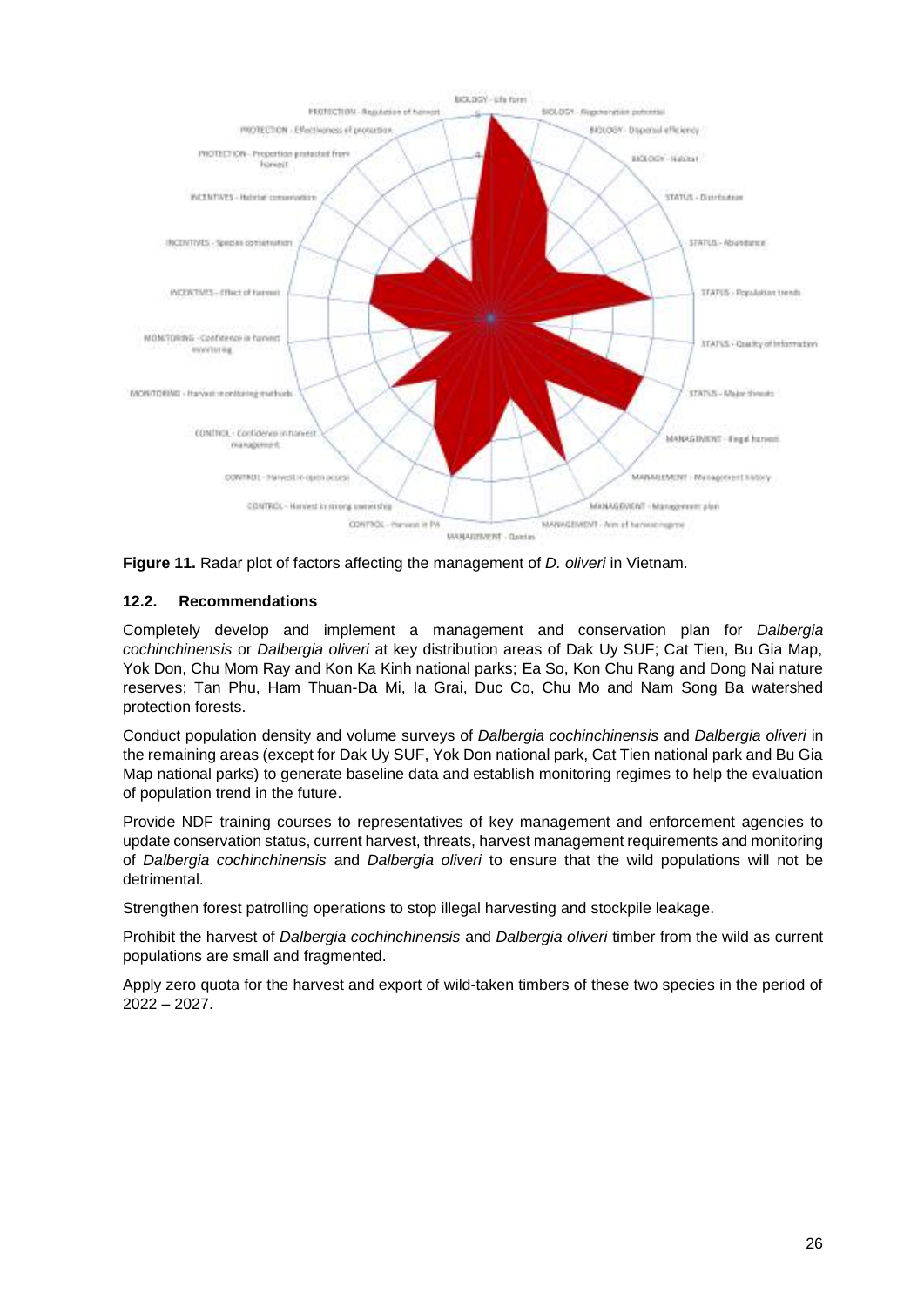#### <span id="page-26-0"></span>**REFERENCES**

- Asian Regional Workshop (Conservation & Sustainable Management of Trees in Viet Nam). (1998). Dalbergia cochinchinensis. The IUCN Red List of Threatened Species 1998: e.T32625A9719096. https://dx.doi.org/10.2305/IUCN.UK.1998.RLTS.T32625A9719096.en.
- Bui, X. T., Nguyen, T. M., & Hoang, T. T. (2018). Characteristics of forest structure and natural regeneration of Dalbergia cochinchinensis Pierre in Di Linh district, Lam Dong province, Vietnam (in Vietnamese). Vietnam Journal of Forest Science, 4, 64–74. http://vafs.gov.vn/en/2019/01/vietnam-journal-of-forest-science-number-4-2018/
- Dinh, T. K. Van, La, Q. T., Ta, Q. T., Hoang, T. S., & Nguyen, M. H. (2021). Report on the systematic field survey of the population distribution, abundance and stocking of Dalbergia cochinchinensis and Dalbergia oliveri in four key protected areas of Dak Uy, Bu Gia Map, Yok Don and Cat Tien in Vietnam.
- EIA. (2014). *Myanmar's Rosewood Crisis: Why key species and forests must be protected through*  CITES. https://eia-international.org/wp-content/uploads/Myanmars-rosewood-crisis-FINAL.pdf
- EIA. (2017). *Repeat offender: Vietnam's persistent trade in illegal timber*. 2–4. https://eiainternational.org/wp-content/uploads/Repeat-Offender.pdf
- La, Q. T., Bui, T. T., Nguyen, M. H., Dinh, T. K. Van, & Nguyen, H. N. (2021). Development of distribution maps for Dalbergia cochichinensi and Dalbergia oliveri in Vietnam.
- Loc, P. K., Yen, M. D., & Averyanov, L. (2018). Biodiversity in Vietnam. In Global Biodiversity. https://doi.org/10.1201/9780429487743-14
- MARD. (2018). Law on forestry: Key contents. Hanoi Publishing House. https://data.vietnam.opendevelopmentmekong.net/laws\_record/vietnam-law-on-forestry-2017/resource/0da9b964-93ce-4de4-819f-3b8e6fee376b
- MOST. (2019). TCVN 12619-2:2019. Wood classification Part 2: Classification by wood physical and mechanical properties.
- MOST, & VAST. (2007). Vietnam Red Data Book: Part II. Plants (in Vietnamese) (T. B. Nguyen, D. L. Tran, & K. K. Nguyen (eds.)). Natural Science and Technology.
- Nghia, N. H. (1998). Dalbergia oliveri. The IUCN Red List of Threatened Species 1998: e.T32306A9693932. https://dx.doi.org/10.2305/IUCN.UK.1998.RLTS.T32306A9693932.en
- Nguyen, M. H., La, Q. T., Dinh, T. K. Van, Do, V. B., & Nguyen, T. H. (2021). Manual on identification of Dalbergia cochinchinensis and Dalbergia oliveri (in Vietnamese). Dong Nai Publishing House.
- Nguyen, N. C., Cao, T. C., Vu, V. C., Nguyen, X. D., Vu, V. D., Nguyen, K. D., Tran, H., Tran, T. O., Nguyen, B. Q., & Nguyen, N. T. (1996). Vietnam Forest Trees. Agricultural Publishing House.
- Nguyen, T. H., Nguyen, M. H., & La, Q. T. (2019a). Review on the taxonomy, biology, ecology, and the status, trend and population structure and dynamics of Dalbergia cochinchinensis in Vietnam. https://cites-tsp.org/wp-content/uploads/2020/11/Review-taxonomy...-of-Dalbergiacochinchinensis\_revised\_compressed.pdf
- Nguyen, T. H., Nguyen, M. H., & La, Q. T. (2019b). Review on the taxonomy, biology, ecology, and the status, trend and population structure and dynamics of Dalbergia oliveri in Vietnam. https://cites-tsp.org/wp-content/uploads/2020/11/Review-taxonomy...-of-Dalbergiaoliveri\_compressed.pdf
- Nyi, N. K. (2014). Myanmar timber trade and rosewood trade policies [PowerPoint slides]. Ministry of Environmental Conservation and Forestry. https://www.forest-trends.org/wpcontent/uploads/imported/8myanmar-ppt-pdf.pdf
- Pham, T. L., Tran, H. T., & Pham, V. K. (2013). Preliminary research results on ability of sexual propagation and the growth of Dalbergia oliveri (In Vietnamese). The 5th National Scientific Conference on Ecology and Biological Resources, 1147–1151. http://iebr.ac.vn/database/HNTQ5/1147.pdf
- Pham, T. L., Tran, H. T., & Tran, T. B. (2011). Some biological, ecological characteristics and bioactivity of some species of Dalbergia genus in Vietnam (in Vietnamese). The 4th National Scientific Conference on Ecology and Biological Resources, 1201 – 1206. http://www.iebr.ac.vn/database/HNTQ4/1201.pdf
- Rose, M. (2014). Non-detriment Findings in CITES (NDFs). (Version 1.). Austrian Federal Ministry of